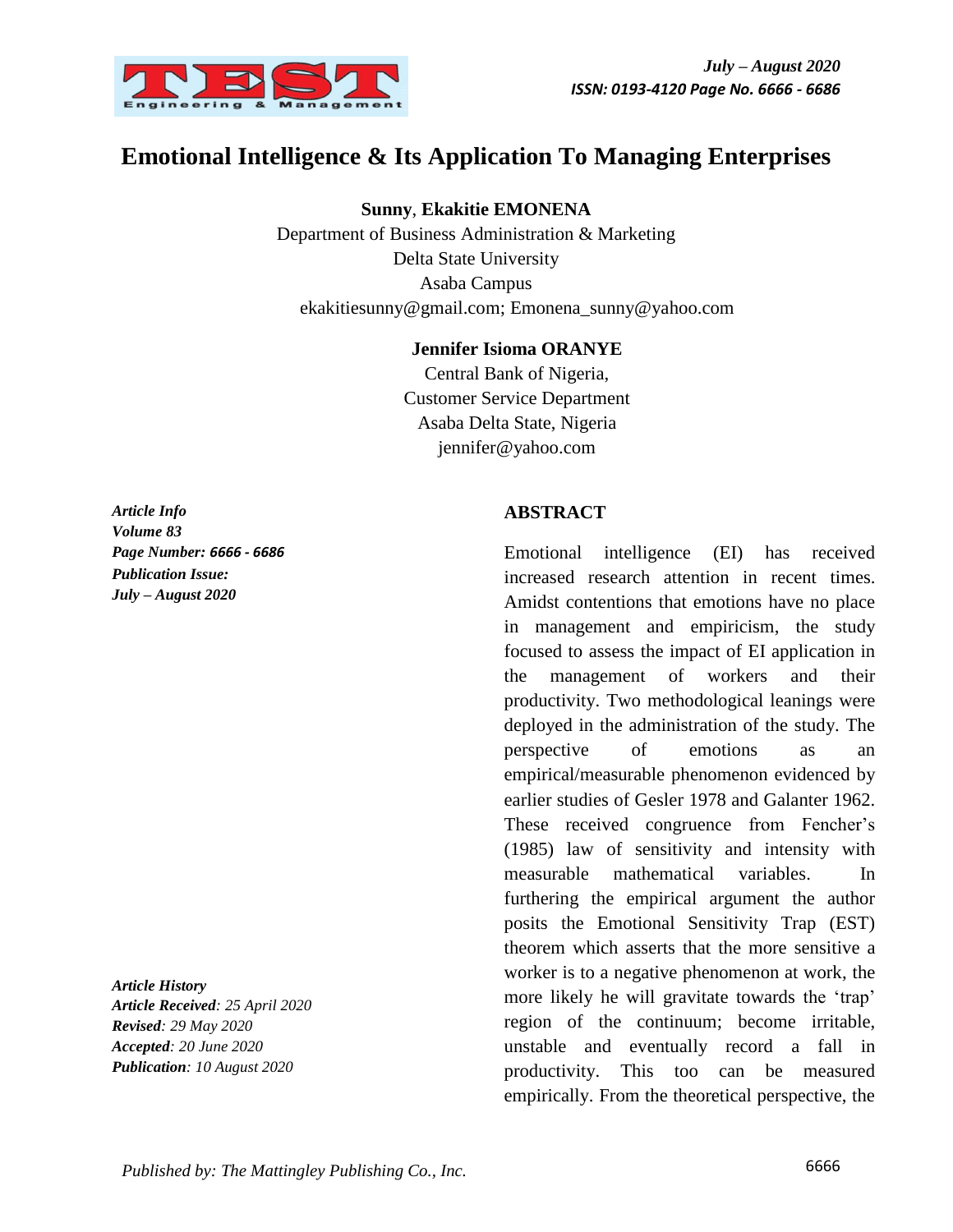

*July – August 2020 ISSN: 0193-4120 Page No. 6666 - 6686*

renowned studies of Mayer and Salovey (1997) and Coleman"s expansion thereof, along with Coleman, Boyatzis and McKee (2002) gave vent to the development of knowledge in EI and its usefulness in managing organizations. A correlation, therefore, exists to the effect that both perspectives have the capacity for synergy in managing organizations and their people in areas like Leadership, goal setting and motivation, etc. The two perspectives showcased have disproved contentions that emotions have no place in empiricism or management studies. The study recommends that CEOs should factor in EI in planning (forecasting), organizing and motivating workers to higher productivity and in behaviour modification. Also,EI should be deployed as a factor in promoting excellence and competence in the implementation of Nigeria's federal character policy. Lastly, EI studies should be integrated into tertiary institutions' curriculum to help in curbing cultism and violence at students early age.

**Key Words:** Emotional Intelligence (EI), Intensity, Emotional Sensitivity trap, Multiple Intelligence (MI), managing organizations.

#### **1.0 INTRODUCTION**

An emerging concept fast gaining grounds and wider managerial attention is the concept of emotional intelligence (EI). It is currently a magnet of some sort, attracting phenomenal research attention from scholars of intelligence and emotions especially in the first decade of this new millennium.

Feldman (1996) conceptualizes emotions (such as happiness, despair, and sorrow) that generally have both physiological and cognitive elements influencingbehaviour as having the capacity to influence a myriad of human actions. In the past researchers and scholars have often quoted emotions as a subjective thing, a concept to be discarded in empirical analysis and thus should not be involved in making inferential judgments of research outcome (Koontz, and O"Donnell, 1976; Geisler, 1978). This orientation is gradually coming to an end as management scientists can no longer close their eyes to the usefulness and benefits of emotions as an integral part of man and his work behaviour and for that matter, (Iyayi, 2005; Gardner, and Stough, 2002) the contribution of emotions (subjective as it was regarded) to human relationship and team building at work and productivity objectives.

In the light of the above contention, there is no gainsaying the fact that emotions (as a component of man) are a useful concept not only to individuals but to organizations and even government and leaders of nation-states and kingdoms. A critical study of E.I. has revealed its salient roles across several spectrums including its application to social life, good governance and even religion (Bar-On, 2005; Adeyemo, and Ogunyemi, 2006).

As individuals, we require our intellectual acumen generated via emotions to put our thoughts, reasoning, evaluative processes to good use. Often our thoughts and challenges confronting us come in a complex matrix of sorts; weevolve several solutionstrategies to arrive at optimal solutions to meet our short and long term goals. Thus, the choice of a spouse to marry, the number of kids we want and the choice of career we choose for ourselves are all grounded in emotional intelligence evolving from stimuli in our environment. These are garnered and guided by experiences and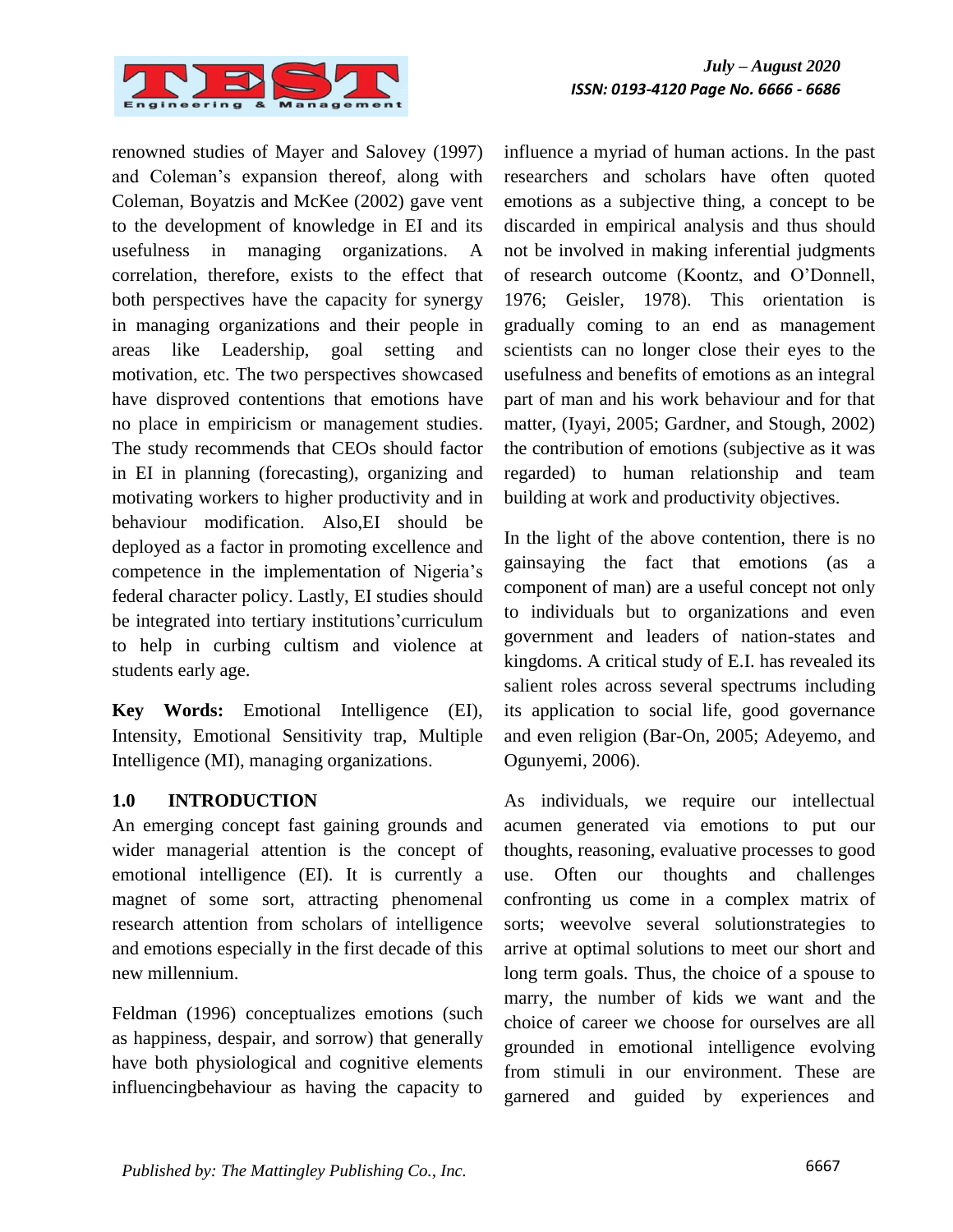

intuitions propelled by motives and the intensity of such motives (Rauch, 1984; Atkinson, Atkinson, Smith, and Bem, 1990).

In organizations, it is becoming inevitable to accept the fact that cues and stimuli within and outside the establishmentare a source of emotional energy that guides decision making and managerial actions (Iyahi, 2005). Judgments influenced by emotionsare at the centre of recruitments decisions – who to recruit, for instance, public relations officer, client relations manager and even who to put into the audit and accounts department gave personality types and idiosyncrasies of each at selection interviews(Zeidner, Matthews and Roberts, 2004). Perceptual cues emitting from the candidates at the interview stage against the backdrop of the professional/specialization, etc. are strong sources of reasons to take one or drop the other candidate (Robbins 2000; Ekakitie 2009).

In the very dynamic corporate world, emotions and emotional intelligence are deployed in shaping and deploying competitive strategy. If in the past year a manager and his team used an amount of money equating what the rival firm used in driving promotional activities and 70% success was realized, this year, irrespective of changes in the market segment and related dynamics, the manager may still be persuaded to deploy the same amount of funds into promotional campaigns. His intuition and psychological makeup may lead him to do the same (Atkinson, Atkinson, Smith, and Bem, 1990). Thus, emotional intelligence has been deployed to shape and pattern competitive strategies of firms in certain directions with certain intensity to impart a certain level of

sensitivity and responses from the market segment (Van-Rooy and Viswesvaran, 2004).

In government and among political leaders, emotional intelligence has been deployed for good and bad purposes. For instance, in the 2019 general elections, the nation's mood changed strongly in President Buhari'sfavour after herdsmen killings stopped and public power supply improved. The Buhari campaign organization and his media handlers used these to manipulate public perception and emotions to their advantage contending that it was a sign of better things to come. Alas, it was a ruse and an ambush as the killings, kidnapping and insecurity rose to unprecedented heights in mid-2019. Emotional intelligence was deployed here to deceive and manipulate the electorates' psyche.

Ekakitie (2011) hard reported issues in the USA elections of 2008 and the contest between the duo of Hillary Clinton and Barack Obama of the Democratic Party on the one hand and late Senator John McCain of the Republican Party on the other. His assessments as regards media use of emotions and sentiments to manipulate the American electorate at that time are germane:

> *"The 2008 American Presidential elections is a viable example – CNN, Fox News, Sky News, SABC etc., were effectively used in the very glamorous and expensive campaigns. CNN captions its coverage "The Campaign Trail" anchored by the personable Jonathan Mann, tracking the duo of Hillary Clinton and Barack Obama on the one hand and Senator John McCain on the other. In the media war, it was easy to see the bias of Fox News against Obama as it was in the*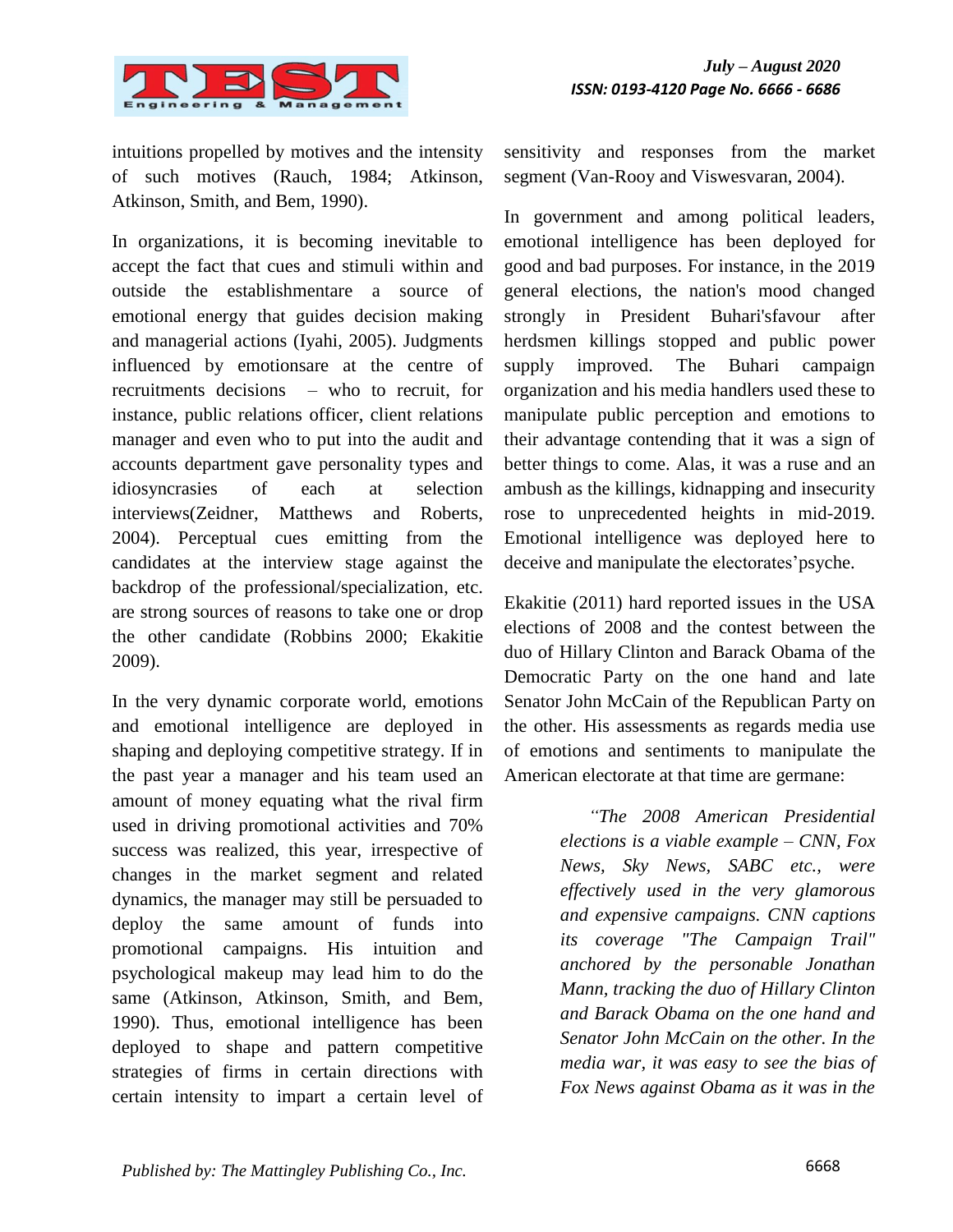

*forefront of branding Obama a "socialist" who is not "ready for office" and promoting McCain as a "war hero" who has been "tested and tried" and knows how to handle "foreign relations". The media war in that presidential campaign easily reveals how the mass media can be a double-edged sword capable of promoting one agenda and bringing down another".*

Thus, psychological media warfare, deliberate altering of perceptions and passionladen innuendos and strategies were freely deployed to specific advantage in the specific candidate of choice. Emotional intelligence was revealed as a classic weapon of administering that and most other campaigns afterwards.

In all of these testaments, not much work has been done on the usefulness and application of emotions to managing the intelligence, skill and capacities of people at the workplace. This vital area has been under-researched and applied in enterprises and their development in Africa. It is in this area that this paper finds a functional expression with the intension not only to provoke further studies but to pinpoint salient areas of E.I. application to enterprise growth and development.

#### **2.0 METHODOLOGY OF THE STUDY**

The study is driven by theoretical and anecdotal analyses of renowned studies of authors whose work have given pioneering direction to the appreciation and understanding of emotional intelligence as applied to enterprise management. Use is also made of observed applications of facets of emotions to work and its attributes for measurement as revealed by past studies that have conferred mathematical applicability to concepts of stimuli, sensitive and intensity, etc. these further gave vent to analytical techniques that are simply mathematical and predictive.

#### **3.0 LITERATURE REVIEW**

# **3.1 EMOTIONS: Meanings, Context and Related Concepts**

Emotions have been conceived in several dimensions in the field of psychology and consumer behaviour. Ruch (1984) conceives it as an affective experience, one that both causes body arousal and has meaning or value to the experiences. Emotions are expressed in either feeling of likeness (affect) or sadness/despair (disenchantment) with a phenomenon, stimuli, event, object or occurrence. Emotions are expressed within a context.

A close relationship has been thought to exist between emotions, motivation and motives – while emotions are end-states, motives initiate and direct behaviour towards particular goals (end-states) with varying degrees of strength or intensity (Ruch, 1984).Emotions are closely related to certain concepts such as motivation and intelligence. Motivation refers to the reasons why any behaviouroccurs or specifically, to the forces or processes that initiate the behaviour, directs it, and contribute to its strength. Behaviour is manifested in actions – actions for any reason can be intelligent, or otherwise. In contemporary studies, emotions have a strong relationship with motives and intelligence (Bar-On, 2005; Adeyemo, and Ogunyemi, 2006). It tends to explore how emotional acumen can be intelligently deployed to support the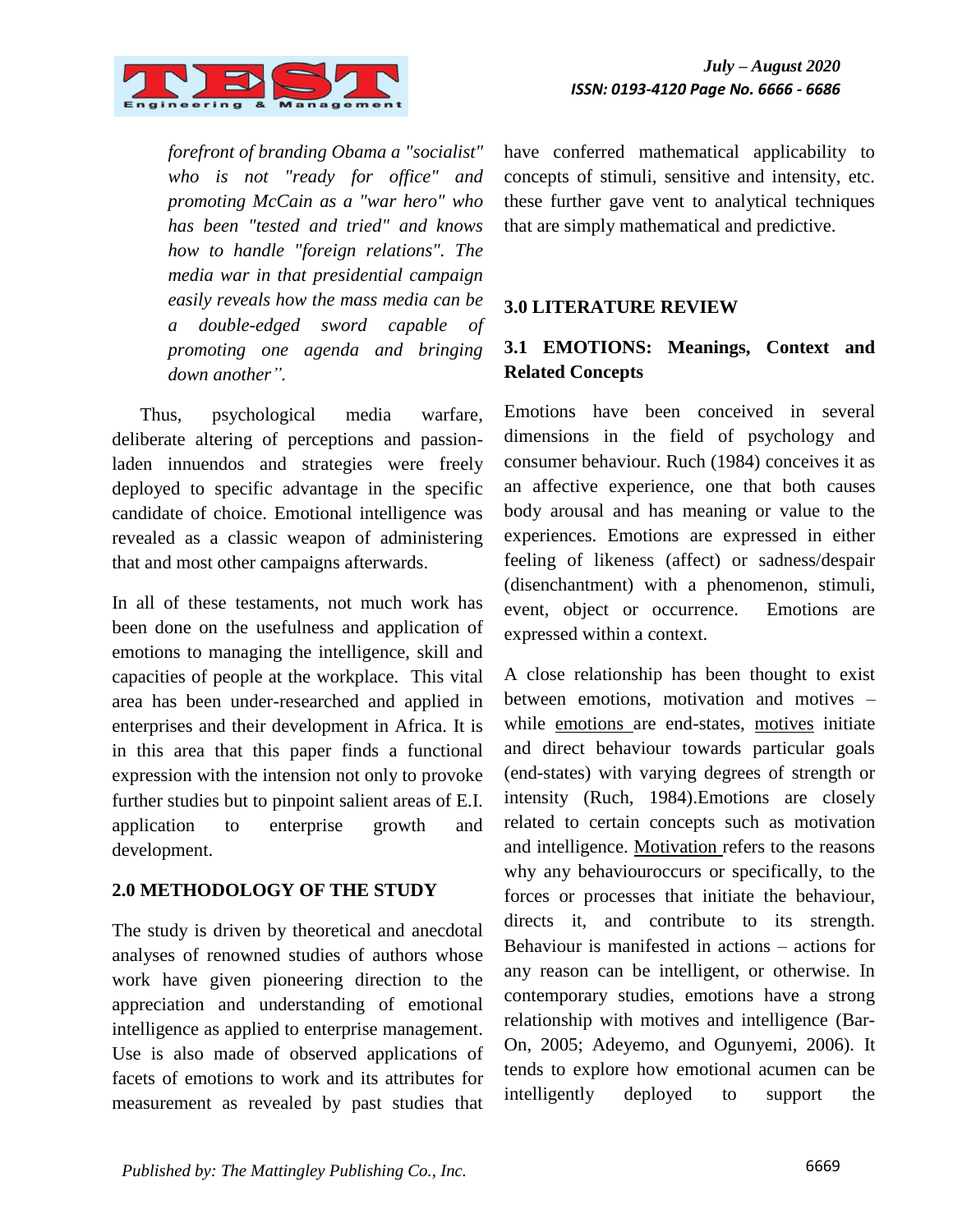

development of knowledge and general practices in the management sciences and for that matter, how emotional intelligence as a construct can be applied to optimally manage organizations.

Intelligence is an individual's capacity to understand the world around him and the capacity to cope with the challenges it presents demonstrated by measurable behaviours (Wechsler, 1981). Intelligence is the ability of an individual when he possesses the acumen and ability to show the capacity to learn, understand, think resourcefully, etc., and apply these capacities to identify, process vital information and use them to solve problems. Such problems can be goal-directed. Managerially intelligence can be the ability to come up with 'smart' enterprise innovative decisions to solve business challenges and make a profit.

**3.1.1 Emotional Intelligence Defined:** several definitions have been offered by scholars in the field of EI. Mayer, Solovey, Caruso, and Sitarenios (2001) in their study, see EIas an individual"s ability to perceive, express, understand and regulate emotional responses both internally and in others. This conception of E.I. draws heavily on the 'ability' to deploy cognitive faculties concerning stimuli in the environment and how to use it to regulate reactions in one and other individuals one interfaces with.

Iyayi (2005) inciting Cooper and Sewaf (2004) says E.I. is the ability to sense, understand and effectively apply the power and acumen of emotions as a source of human energy, information, connection and influence. This exposition complements the earlier conception of Mayer, et al (2001) in areas of stimuli, ability and the environment. The allusion of Cooper and Sewaf (2004) topower and acumen' signifies the existence of "skill, capacity and human dynamics" in provoking relational influences among known and interacting entities (workmen and other resources in the organization).

Thus, it is germane that work persons must "connect" and be "influenced" by each other across the hierarchy and by managers in specific directions to carry-out task and duties that their training and competencies (skills, education, experience, etc.) warrants of them as they submit and apply same for a reward (pay, promotion, privileges); the throughput to the organization being value optimization as exemplified in profit-making. The study of E.I. and its correlates of EI-Q (emotional intelligent quotient), SI (social intelligence), IQ (intelligent quotient), etc., all create synergy to making the workman a true *generalissimo* of work as alluded by Marx and Engels (1969).

Again, as in our discourseearlier regarding its relatedness to certain concepts, so also emotional intelligence is broad and has variants. Let us peruse some of these concepts.

**3.1.2 Intelligent Quotient (IQ):** A number that reflects a person's score on some intelligence tests, originally calculated as mental, age divided by chronological age multiplied by 100, but now based on 100 as the mean (x) for some normative group, with scores above or below that mean (x) being recomputed on a common basis so that scores from different tests all use the same (IQ) scale (Ruch, 1984). IQ is also seen as a measure of a person"s intelligence as indicated by an intelligence test, the ratio of a person"s mental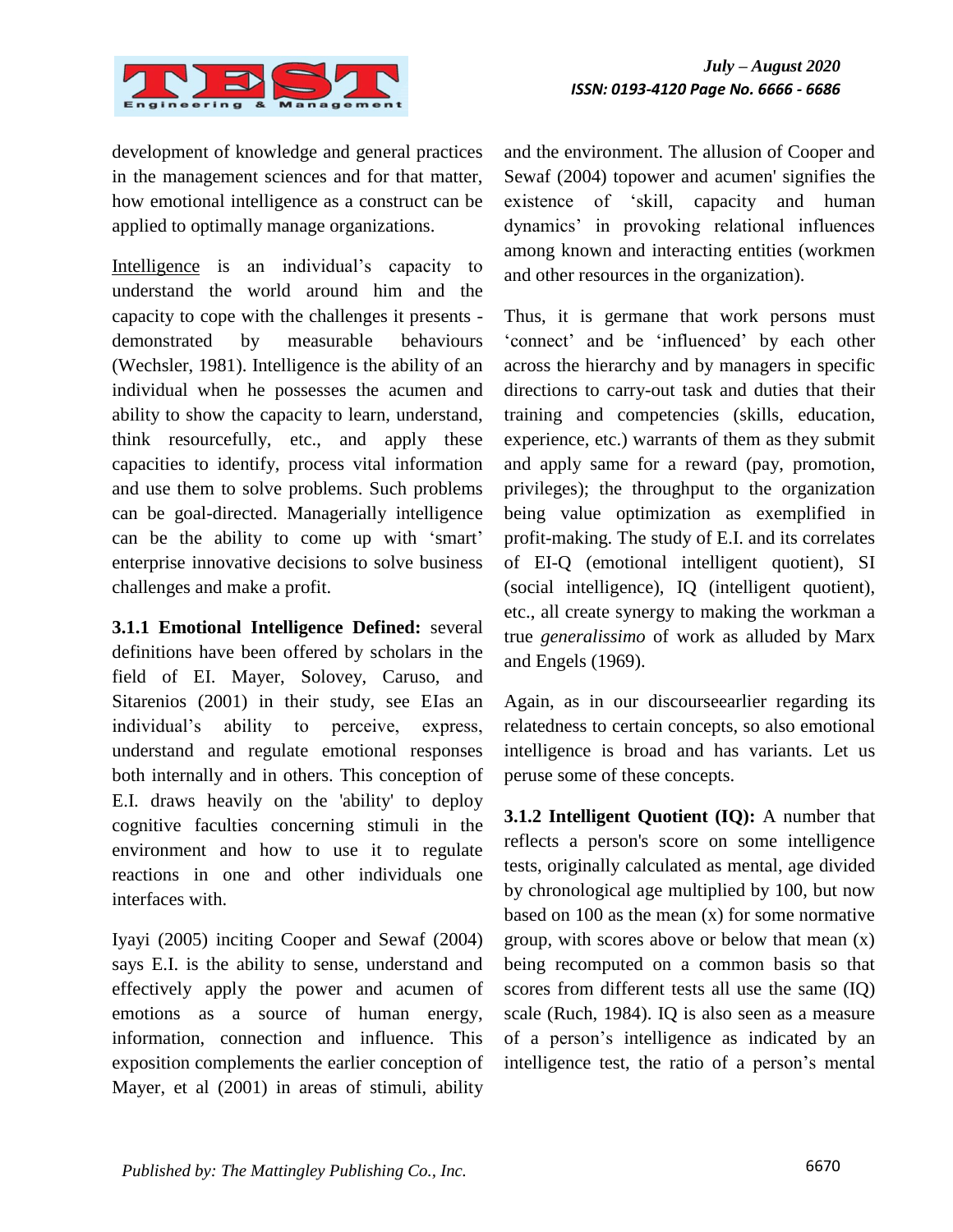

age to their chronological age (multiplied by 100).

This no doubt is a statistical definition of IQ. Literarily, IQ is the estimate or measure of how a person can think quantitatively, logically and establish an understanding of the particular situation and make good or 'smart' decisions (under the circumstances) that are rewarding in social or business settings. IQ has a relationship with E.I.

**3.1.3 Social Intelligence (S.I):** This is the capacity to know one"s self and to know others. Social intelligence scientists like Ross Honeywell believes social intelligence is an aggregated measure of self and social awareness, evolved social beliefs and attitudes and a capacity and appetite to manage complex social change. Earlier, scholars like Edward Thorndike in the 1920s saw social intelligence as the ability to understand and manage men and women and boys and girls, to act wisely in human relations. AsWikipedia (2015) puts it:

> *"social intelligence is equivalent to interpersonal intelligence, one of the types of intelligence identified by Howard Gardner"s theory of multiple intelligences and closely related to the theory of mind…some authors regard social intelligence as social cognition or social marketing intelligence, as it pertains to trending socio-psychological advertising and marketing strategies and tactics."*

Sean Foleno, cited in Wikipaedia (2015) avers that social intelligence is a person's competence to optimally understand one environment and react appropriately for socially successful conduct.

All the above exposition points to the fact that social intelligence is the intellectual acumen one must generate,possess and deploy (granted dynamic variables in the environment) to fashion out a solution to problems whether in the workplace or social groups one belongs to or finds himself. This has a lot of implication for marketing (social cause, and product marketing), especially in a competitive and unpredictable environment where organizations play.

**3.1.4 Multiple Intelligence (M.I):** This relates to a compendium of plural intelligence and abilities. As the theory of MI posits, it differentiates human intelligence into several specific bits of intelligence called "modalities" as opposed to a single general ability. These several abilities, as Gardner (1983) cited it, for instance, in his music orchestra director example:

> *"…MI can include abilities to hem together musical rhythmic, visual-spatial, verbal-linguistics, logical-mathematical, and bodilykinesthetic; interpersonal, intrapersonal, naturalistic and even existential components of the orchestra final rendition".*

MI seems to tell us*: "study everything, acquire knowledge in everything, do not be a novice to anything."* This ability, for this researcher, is valuable to everyone to succeed and survive in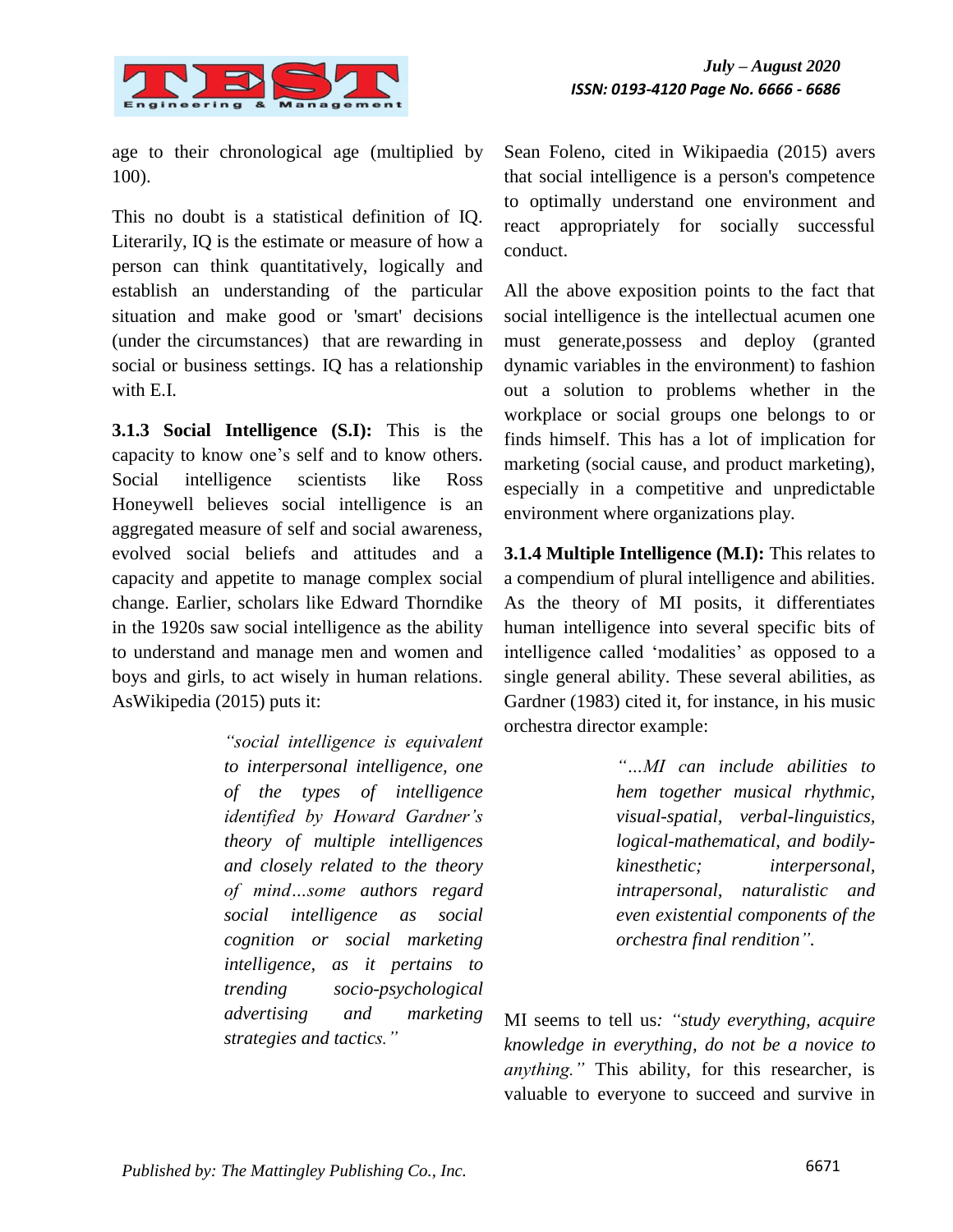

both ambient and harsh conditions and even business environment. It is very vital for managers to acquire knowledge in all spheres of the enterprise in order to direct, coordinate and motivate work persons to desired corporate goals.

**3.1.5 Emotional Intelligent-Quotient (EI-Q):** This is the ability of individuals to recognize their own emotions, those of others, discern between different feelings and label them appropriately, use emotional information to guide thinking and manage and/or adjust emotions to adapt to environments or achieve one"s goals (Goleman, 1995; Salovey and Mayer, 2004).

Further reflections on EI take us deeper into the conception of Cooper and Sawaf (2004). For them, Emotional Intelligence (EI) is the ability to sense, understand and affectively apply the power and acumen of emotions as a source of human energy, information, connection and influence. Again because emotions cannot be quantified into productivity indexes it has always been looked upon by managers as unnecessary and even a negative phenomenon which must be kept far from organizational matters and functions.At one time or another, we have experienced the strong feelings that accompany both very pleasant and very negative experiences. Perhaps, it was the thrill of getting a sought-after job, the joy of being in love, the sorrow over someone's death, or the anguish of inadvertently hurting someone. Moreover, we experience such reactions on a less intense level throughout our daily lives: the pleasure of friendship, the enjoyment of a movie etc.

It has been observed that emotions encompass cognitive elements: our understanding and evaluation of the meaning of what is happening prompts our feelings of happiness or otherwise. Feldman (1996) points out that it is possible to experience an emotion without the presence of cognitive elements. Thus we may react with fear to an unusual or novel situation (such as coming into contact with an erratic, unpredictable individual), or we may experience pleasure over sexual excitation without having cognitive awareness or understanding of what it is about the situation that is exciting.

Some psychologists argue that entirely separate systems govern cognitive responses and emotional responses. One current controversy is whether the emotional response takes predominance over the cognitive response or vice versa. Some theorists suggest that we first respond to a situation with an emotional reaction and then later try to understand it (Zajonc, 1985). Other theorists in contrast contend that people first develop cognitions about a situation and then react emotionally. This set of theorists tend to suggests that it is necessary for us to first think about and understand a stimulus or situation, relating it to what we already know before we can react on an emotional level (Lazarus, 1984,1991).

# **3.2EMOTIONAL INTELLIGENCE: Arguments and Contentions**

The contention by classical management theorists that emotions are not quantifiable as scientific/managerial phenomena took the sail out of the development of emotional studies and the attendant intelligence derivable therefrom. For them, the deficit of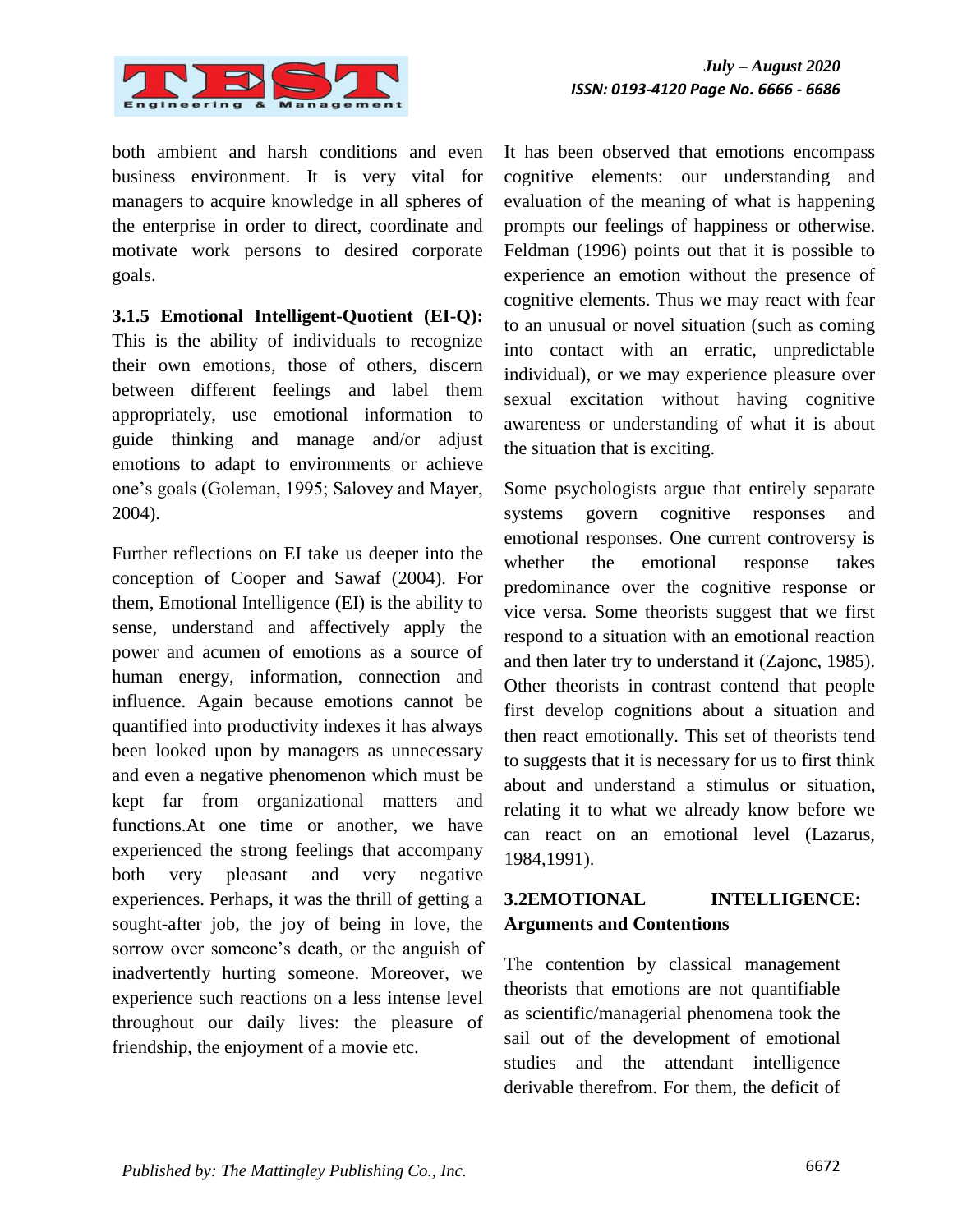

observability, testability and verifiability makes emotional intelligence study a waste of time.

Indeed the field of psychology and related disciplines have long supported the fact that issues of emotions are subsets of aspects of psychology that are grounded in consciousness, perceptions and even remembering and thinking. Management scientist had closed their eyes to the fact that the human person as seen from Fayol"s *14 Principles of Management* is a bundle of emotions and has strong foundation to building functional organic organizations. Thus, the *unity of direction, subordination, initiative and dispositions of esprit de corps*  are all grounded in feelings of work persons which are difficult (as they claimed) to mathematize and quantify. This was so partly because assessors and scholars of that time were more preoccupied with productivity and such issues like work and motion study (Frank and Lillian Gilbreath), or the proponents of "one best way" (Frederick Taylor and Emerson) etc., were more attention getting as the craze then was the development of fast and industrial economy.

The argument that emotions are superset of sensory processes, perceptions and conscious experiences are beginning to gain research attention, unknown to management scientists at the twilight of the  $19<sup>th</sup>$  century down into the new millennium. Psychologists have been able to document studies in sensitivity and sensory coding mathematically (Atkinson, Atkinson, Smith and Bem 1990). According to *them:* 

*"…Sensitivity can be measured from the dimension of stimulus receptors in man - a common way to assess the sensitivity of a sensory modability is to determine the minimum magnitude of a stimulus that can be reliable discriminated from no stimulus at all – for example, the weakest light that can be reliably discriminated from darkness. This minimum magnitude is referred to as the absolute threshold".*

The measurement of the sensitivity of man to his environment (stimulus) is by psychophysical methods – this method was expanded via the studies of Galanter (1962) – he developed the instrument called *Psychometric function* which he used graphically to determine the measure of the magnitude of the physical stimulus a person receives and his perceptual interpretation of his feelings. Within the context of perception and feelings detection of changes in intensity (environment); studies were furthered by psychologists such Geisler (1978) and Galanter (1962). Their hypothesis to determine 'how much change' is needed in order to detect differences between  $A \& B$  (stimulus within the environment) depends on the original (initial) intensity of the stimulus. Their argument then ran inter alia:

> *"Just as there must be a certain minimum stimulus before we can perceive anything, so there must be a certain difference between two stimulus magnitudes before we can reliably distinguish one from the other. For instance, two tones must differ in*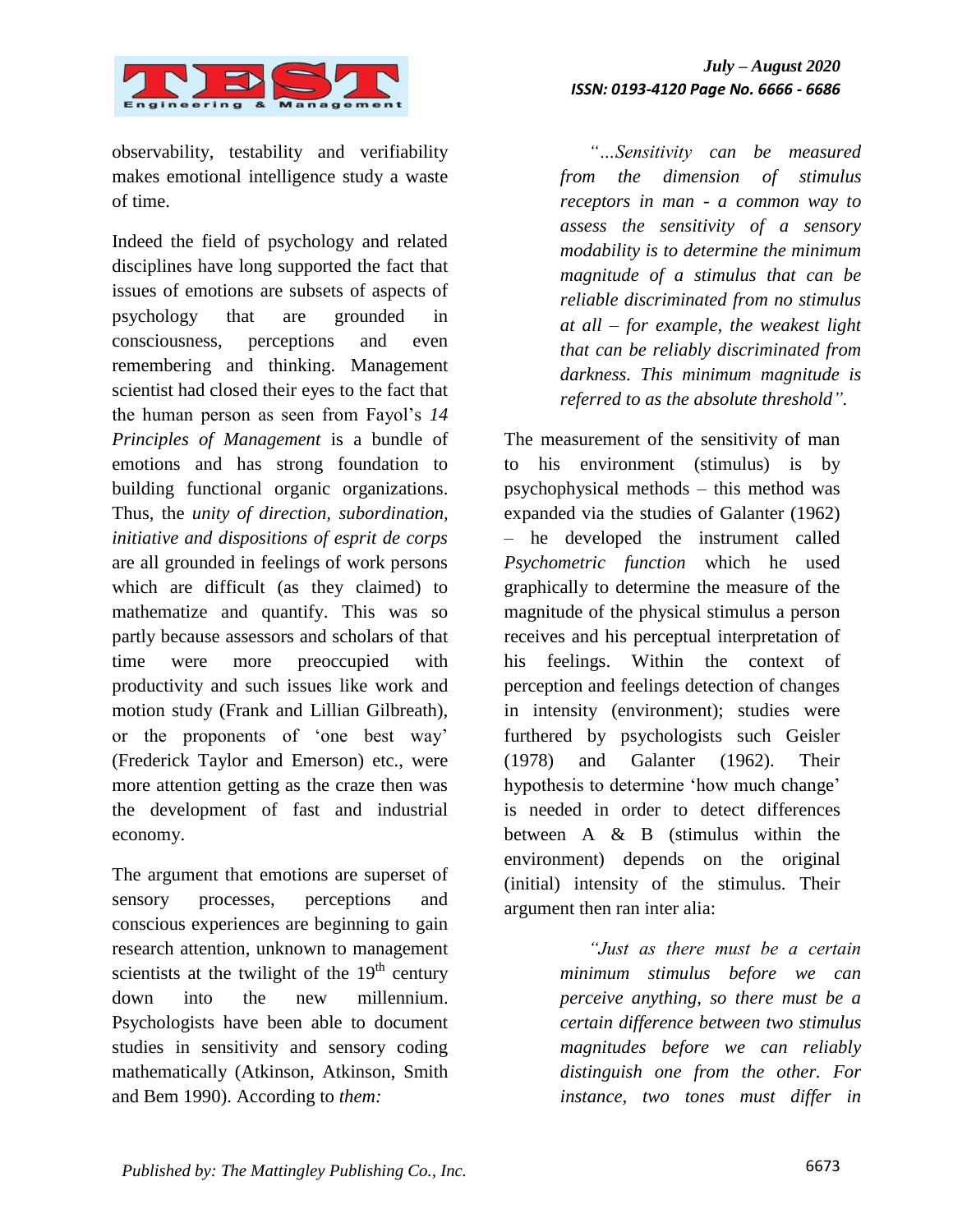

*intensity by a certain amountbefore one is heard as a louder one; they must also differ in frequency by a certain amount before one is heard to be different in pitch than the other. The minimum difference in stimulus magnitude necessary to tell two stimuli apart is called the difference threshold or the just noticeable difference, jnd."*

Experimentally, the 'just noticeable' difference' (jnd) works in this fashion. According to Atkinson, et al (1990):

> *"A spot of light (standard) is flashed and above it other smaller spot of light (increment) is flashed for a shorter duration. The standard spot is the same on every trial but the increment spot varies in intensity from trial to trial. The subject responds "yes" or "no" to indicate whether or not the increment spots seems more intense than the standard. If the subject can discriminate an intensity of 51 watts in the increment spot of light from a standard of 50watts on 50% of the trials, then the jnd is 1 watts resultunder these conditions."*

In Geisler (1978) articulation, the task of detecting differences in sensitivity (to environmental changes through stimulus) can be mathematically represented aside from the graphic depiction. Thus a flash of intensity "I" and this same flash plus light of intensity  $\Delta$ 'I', the jnd (measured in logarithmic units) was determined at several different intensities (also measured in logarithmic units). The graph shows that the size of the **jnd** increases with intensity in a way that corresponds only roughly to Webber"s Law of Intensity (Note: The Weber constant is an approximation value of various stimulus dimensions).

Thus mathematically,  $\Delta'$ **I'** = **K** I

Again, another measure of sensitivity and its intensity is given by Fechner (1985).

Thus, 
$$
P = C \log I
$$

Here, Fencher"s Law posits that the relation that the perceivedmagnitude of a stimulus, P, is proportional to the logarithm of its physical intensity.

The justification of the above discourses is grounded on the fact that sensitivity are a component of emotions and the intensity of that sensitivity has linearity withemotions and emotional changes and how it affects the work person on specific phenomena (promotion, appraisal, reward etc.,). Again, the necessity for the understanding of the studies of sensitivity as grounded in emotions is that the workman is susceptible to feelings of varying intensities which can be studied, understood and used to predict and manage his work behavior and indeed productivity. The study of emotional intelligence takes its roots from workmen sensitivity (relational feelings) and the dynamic changes in various organizations they work, how they generate knowledge through happenings in the organization and how management may choose to react to it intelligently to keep organization goals and objectives in focus.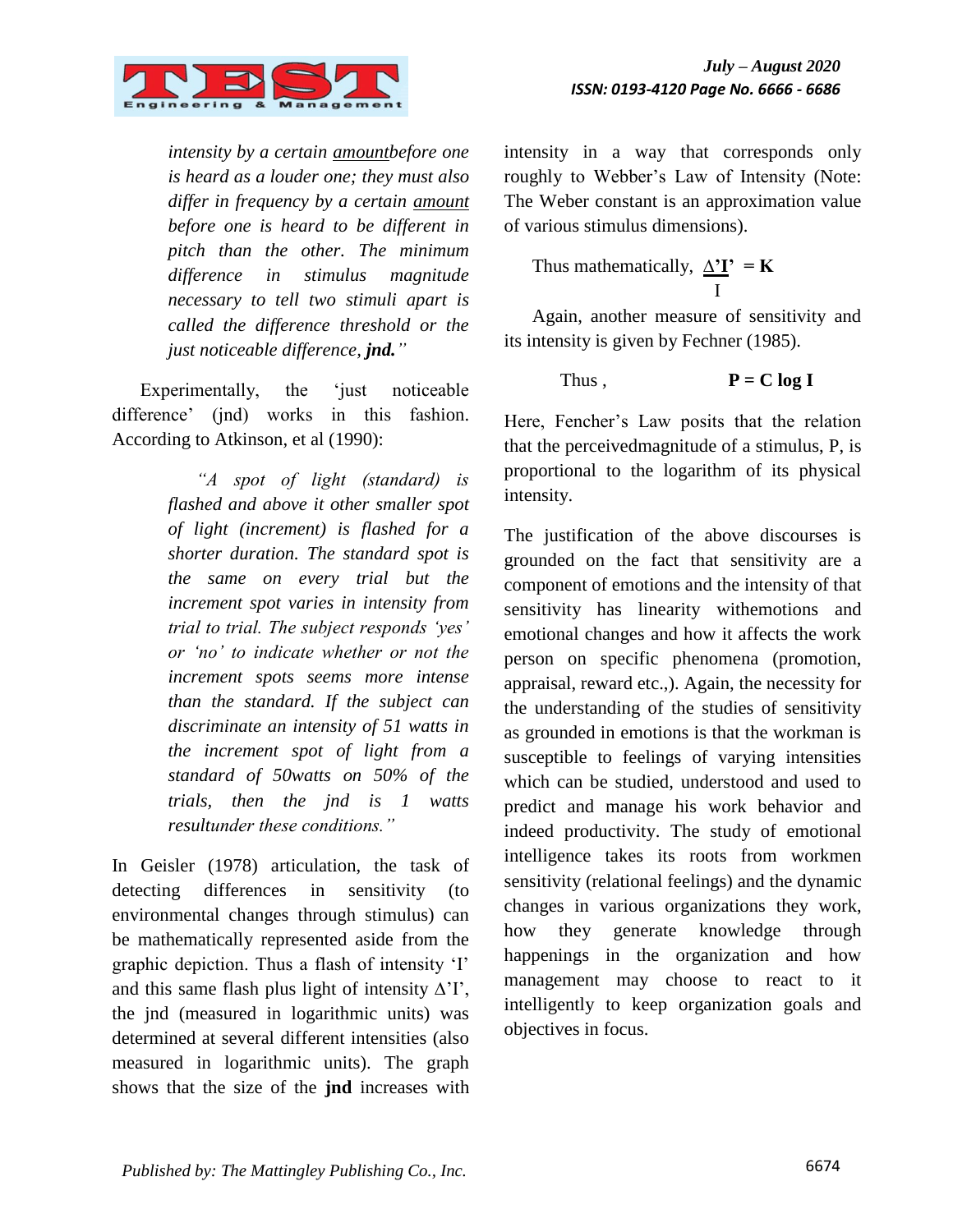

# **3.2.1THE EMOTIONAL SENSITIVITY TRAP THEOREM**

Not too many researchers have detailed the compendium of what emotions really encompass, what fires them and their types and how thesemay impart work and worker attitudes. Emotions are not only a matter of negative reaction but also consist of positive sensitivity to feelings and the intensity level they are exhibited; and how work persons may succumb to it. However, the negative feelings (bitterness, frustration, moodiness, etc.) arising from emotional sensitivity and their intensity in the wrong direction at the work place can be destructive. Thus, managers should be able to watch out for the negative feelings and their intensity in work persons to identify the "grey" areas and the latitude beyond which they must not be allowed to go.Factors that are predictive of emotional sensitivity are herewith categorized in the table and subsequent scale below.

|                | Table 3.1 Emotional Sensitivity | <b>Types</b> |
|----------------|---------------------------------|--------------|
| Categorization |                                 |              |

| <b>STIMULUS</b>      | <b>SENSITIVITY</b>         |  |  |
|----------------------|----------------------------|--|--|
|                      | <b>CATEGORIZATION</b>      |  |  |
|                      | The feeling of felt food   |  |  |
| <b>HUNGER</b>        | and water deprivation.     |  |  |
|                      | This can lead to           |  |  |
|                      | generation of negative     |  |  |
|                      | emotion such as            |  |  |
|                      | agitation, anxiety, anger, |  |  |
|                      | sadness, looking weak      |  |  |
|                      | and drenched, prune to     |  |  |
|                      | quarrel, irrational        |  |  |
|                      | behavior, aggression and   |  |  |
|                      | even physical fights.      |  |  |
|                      | The higher the             |  |  |
|                      | individual's level of      |  |  |
|                      | sensitivity to this        |  |  |
|                      | stimulus the worse the     |  |  |
|                      | emotional reaction can     |  |  |
|                      | get.                       |  |  |
| <b>ENVIRONMENT</b>   | The sight, smell, touch    |  |  |
| <b>POLLUTION</b>     | and presence of a person   |  |  |
|                      | in a filthy and unhealthy  |  |  |
|                      | environment can evoke      |  |  |
|                      | feelings of disgust,       |  |  |
|                      | anxiety, expression of     |  |  |
|                      | fear from contraction of   |  |  |
|                      | disease, anxiety from      |  |  |
|                      | catching air-              |  |  |
|                      | borneinfections,           |  |  |
|                      | irritability, dis-         |  |  |
|                      | homeostasis (emotional     |  |  |
|                      | imbalance), physically     |  |  |
|                      | and psychologically.       |  |  |
| <b>LOSS OF WEIGI</b> | Experiences of trauma      |  |  |
| <b>OBESITY</b>       | or recovering from long    |  |  |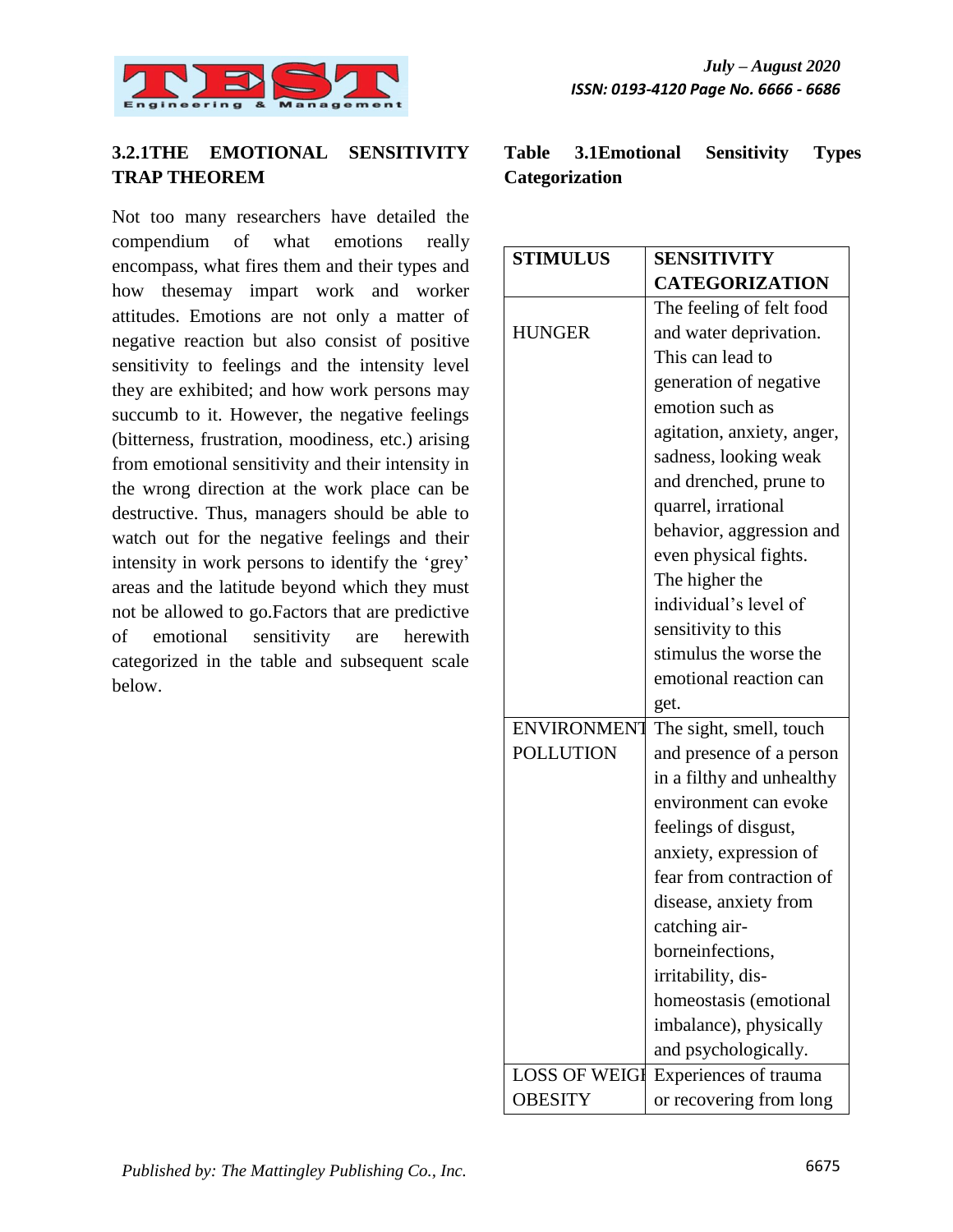

|                  | sickness can generate      |                     | chagrin of norms and       |
|------------------|----------------------------|---------------------|----------------------------|
|                  | negative emotions as       |                     | societal                   |
|                  | associated weight loss     |                     | expectations., etc.        |
|                  | imposes a sense of         |                     |                            |
|                  | imbalance in weight and    | PARENTAL-           | Feelings of having been    |
|                  | mind. This may result to   | <b>CHILD COMPLE</b> | let down by Mum and        |
|                  | anxiety and adoption of    |                     | Dad, anxiety over failed   |
|                  | fast techniques to eat     |                     | exams and how Dad will     |
|                  | much and regain lost       |                     | reach to it. Fear of being |
|                  | weight. Obesity can        |                     | punished when Dad is       |
|                  | impose a sense or          |                     | told of the real truth     |
|                  | feeling of repulsion,      |                     | behind something he        |
|                  | inadequacy, misfit and     |                     | had warned never to        |
|                  | general self-loathing. It  |                     | engage in, fear of loss of |
|                  | also results to feelings   |                     | respect from parents.      |
|                  | of alienation, over-       |                     | Anxiety over a broken      |
|                  | suspicion of not being     |                     | relationship or marriage   |
|                  | liked, etc.                |                     | and how parents and        |
| <b>SEXUALITY</b> | Fear of sexual             |                     | friends will react,        |
| <b>COMPLEXES</b> | harassment in the office,  |                     | introducing a new          |
|                  | fear of pregnancy, fear    |                     | girl/boy to parents after  |
|                  | of rape, fear of not being |                     | several failed             |
|                  | loved and maybe            |                     | relationships or           |
|                  | rejected, masturbation,    |                     | marriages. Not being       |
|                  | guilt of having engaged    |                     | able to secure a good      |
|                  | in premarital sex, fear of |                     | paying job, anxiety over   |
|                  | not satisfying their       |                     | failed expectations from   |
|                  | partners sexually,         |                     | parents, friends and       |
|                  | pressure to have sex       |                     | spouse, etc.               |
|                  | even when one does not     | <b>FAILED CAREE</b> | Disgust from not being     |
|                  | want it, anxiety over      | <b>UNDER-</b>       | up there in ones career    |
|                  | contracting STDs,          | <b>EMPLOYMENT</b>   | despite persistent efforts |
|                  | feelings and anxiety of    |                     | in that direction, anxiety |
|                  | bottling up sexual         |                     | over thinking it's the     |
|                  | arousal for moral and      |                     | wrong career option one    |
|                  | religious reasons,         |                     | has taken, fear of         |
|                  | feelings of engaging in    |                     | retiring a poor and        |
|                  | lesbianism and             |                     | dejected, fear of loss of  |
|                  | homosexuality to the       |                     | respect from spouse,       |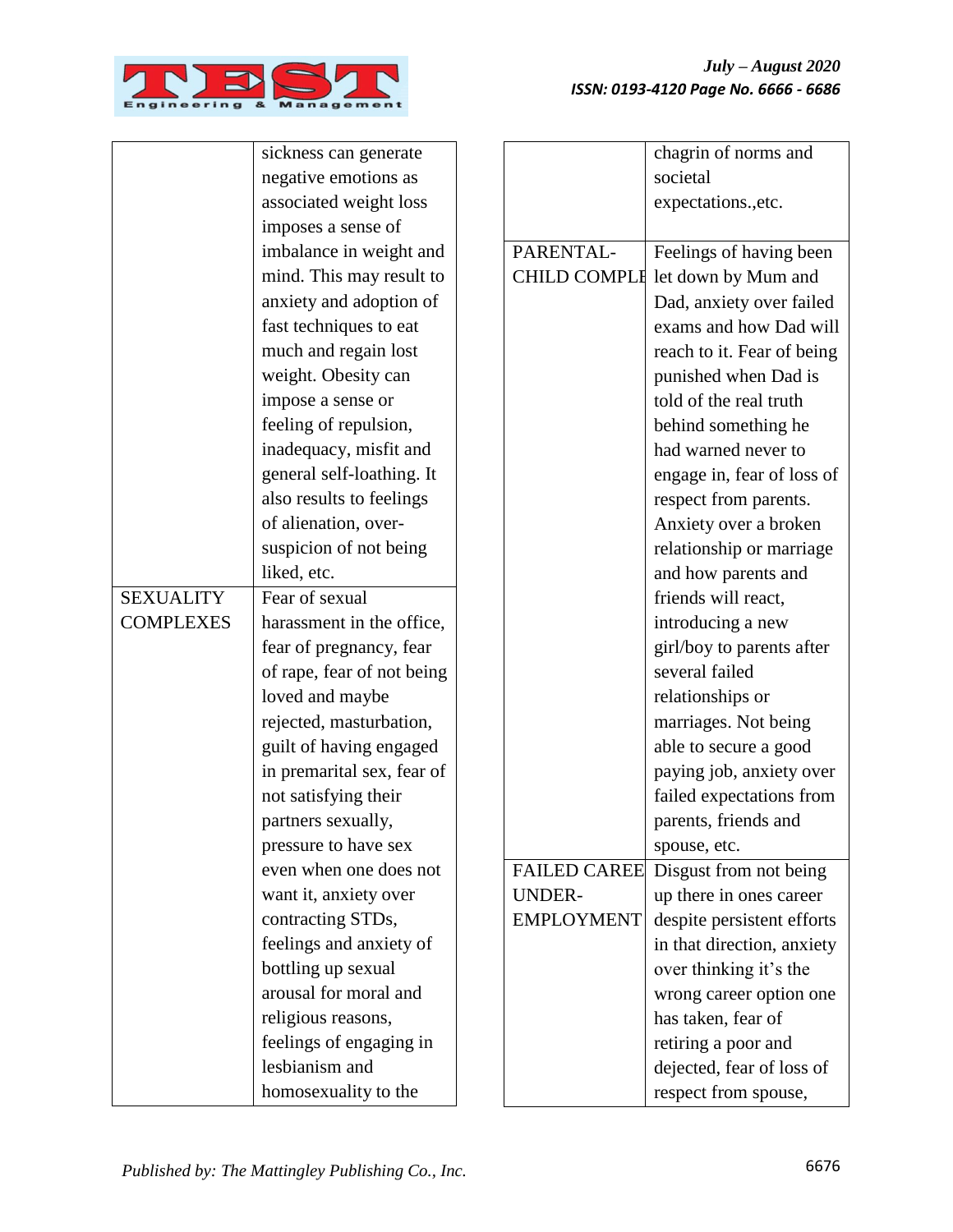

|                      | children and friends,<br>anxiety over not being<br>able to qualify for an<br>exam or a promotion.<br>Constant disposition of<br>being unable to meet up<br>with financial demands<br>of family and friends,<br>etc. |
|----------------------|---------------------------------------------------------------------------------------------------------------------------------------------------------------------------------------------------------------------|
| <b>COGNITIVE</b>     | A nature of tepid                                                                                                                                                                                                   |
| <b>ANXIETY &amp;</b> | anxiety, always                                                                                                                                                                                                     |
| <b>GENETIC</b>       | worrying rather than                                                                                                                                                                                                |
| <b>IMBALANCES</b>    | thinking the problem                                                                                                                                                                                                |
|                      | through for a solution,                                                                                                                                                                                             |
|                      | restlessness from little                                                                                                                                                                                            |
|                      | issues, always feeling                                                                                                                                                                                              |
|                      | the world'sproblems are                                                                                                                                                                                             |
|                      | on ones shoulders and                                                                                                                                                                                               |
|                      | must do something                                                                                                                                                                                                   |
|                      | about it, busy-bodying                                                                                                                                                                                              |
|                      | and an interloper in                                                                                                                                                                                                |
|                      | other peoples matters,                                                                                                                                                                                              |
|                      | quarrelsomeness and                                                                                                                                                                                                 |
|                      | such traits transmitted                                                                                                                                                                                             |
|                      | from parents or imposed                                                                                                                                                                                             |
|                      | by harsh environment of                                                                                                                                                                                             |
|                      | work or living and being                                                                                                                                                                                            |
|                      | generally prune to                                                                                                                                                                                                  |
|                      | developing high blood                                                                                                                                                                                               |
|                      | pressure on account of                                                                                                                                                                                              |
|                      | above.                                                                                                                                                                                                              |

**Source:***Author"s conceptualization of the Emotional Sensitivity Trap predisposing factors*

The emotional sensitivity trap and its predisposing factorsare theorized to exist in a continuum. The scale tapers from zero (0) to ten (10) on both negative and positive sides. The more the person"s (workman) deviate from zero to the right, the more ambience and stability results. On the reverse side, the more his sensitivity becomes intense towards the left side the more unstable and irritable he becomes and may PLUNG into the unproductive region(the trap) or outrightly become both less productive and destructive at work.



| Figure                             | <b>3.1</b> | The | <b>Emotional</b> |  |
|------------------------------------|------------|-----|------------------|--|
| <b>Intensity/Performance Graph</b> |            |     |                  |  |

**Source:** Author illustration, 2020

**B)**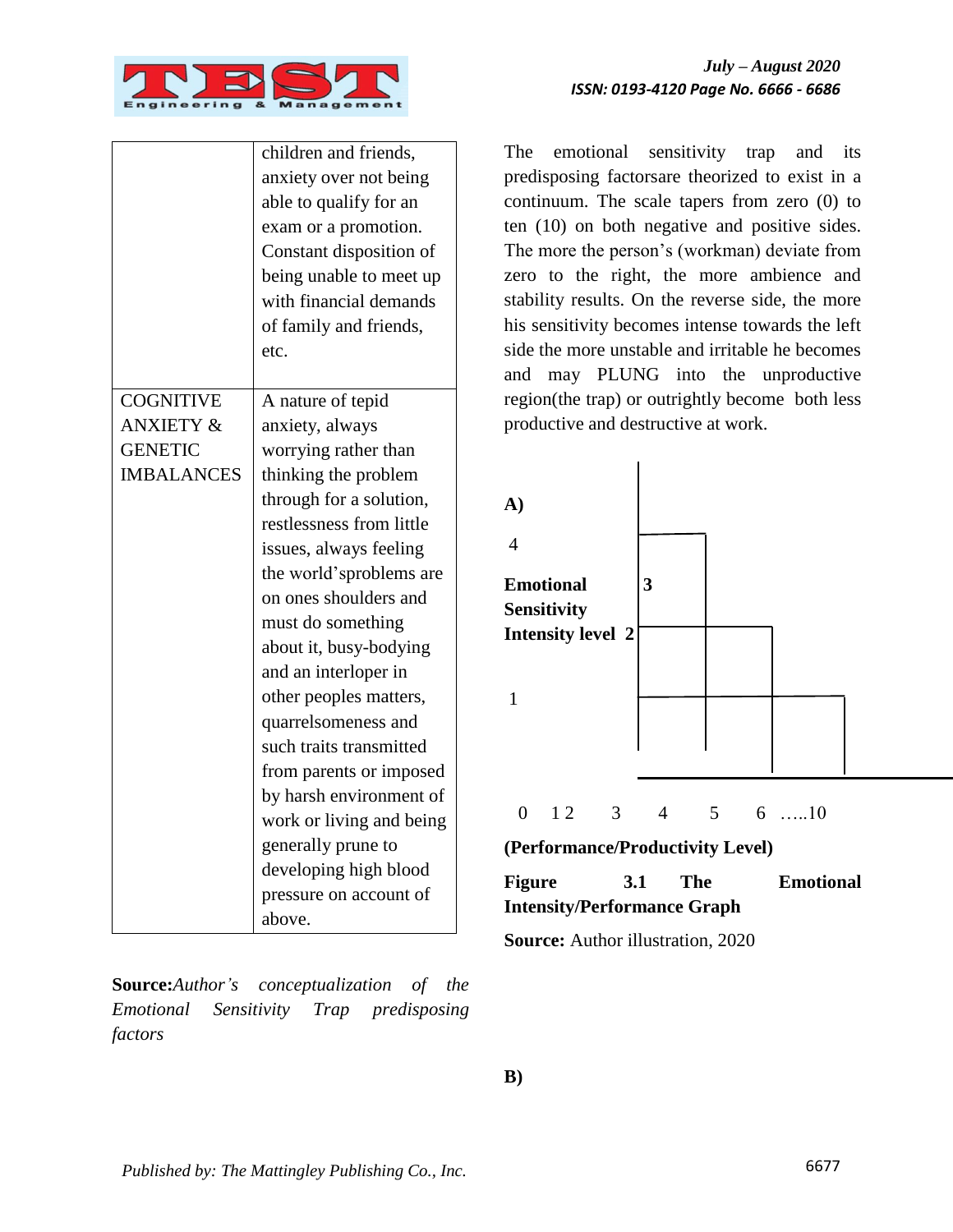



 **'The TRAP'**

#### **Figure 3.2** *Emotional Sensitivity Trap*

**Source:** Author illustration, 2020

The scale that tapers towards the left are the 'trap' referred herewith (B). It also depicts the "sensitivity trap graph" beside it (A). The higher the left axis become the more emotional intensity the worker suffers or isadjudged to be and the less productive he may become. Productivity is scaled on the vertical axis as "emotional sensitivity intensity level" and on horizontal axis itdepicts various performance levels.

In the light of the above, this study proposes an Emotional Sensitivity Trap Theorem (Ekakitie, 2020) which states that:

> *"The more a worker is overly sensitive negatively to stimuli (tedious tasks, disruptive events, poor work conditions, rightsdenials, etc.)in his assigned task and work environment, the more irritable and unstable he becomes and the less productive he may be in work performance. The reverse is the case when he is less sensitive, irritable and emotionally stable."*

# **4.0 EMOTIONAL INTELLIGENCE: The Theoretical Development**

 $\overline{1920}$  is credited with the developing of social intelligence theory while Gardner (1983) developed the theory of 'multiple intelligence'. The area of congruence seem to be (by simple logical correlation) that one must first possess capacity to effectively organize his own intelligence functionally within himself – this could help him to relate with other entities in society. Thus Thorndike and Gardener find a point of agreement or convergence here.

Building on the Thorndike and Gardener' model Salovey and Mayer (1990) crafted the construct "Emotional Intelligence" – they strongly believed that E.I. is "the sub–set of social intelligence that involve the ability to monitor one's own feelings and that of others around him. EI can also be extrapolated to include emotional type and how to discriminate among them (i.e. positive and negative emotions) as an aid or guide to one"s thinking (evaluative and affective) in decision making and action planning.

Mayer and Salovey (1997) in furthering the EItheory evolvement, postulated that emotional intelligence involve the ability to perceive accurately, appraise and express emotions, the ability to access and/or generate emotional knowledge, and the ability to regulate emotion to promote emotional and intellectual growth. This elaboration in their later work gives breadth and depth to the EI theory and its development.

Another theory of E.I worth appraisal is the Goleman"s (1995) touted the best-known theory of EI. Here, Goleman"s (1995) elaboration is based on Zalovey and Mayer"s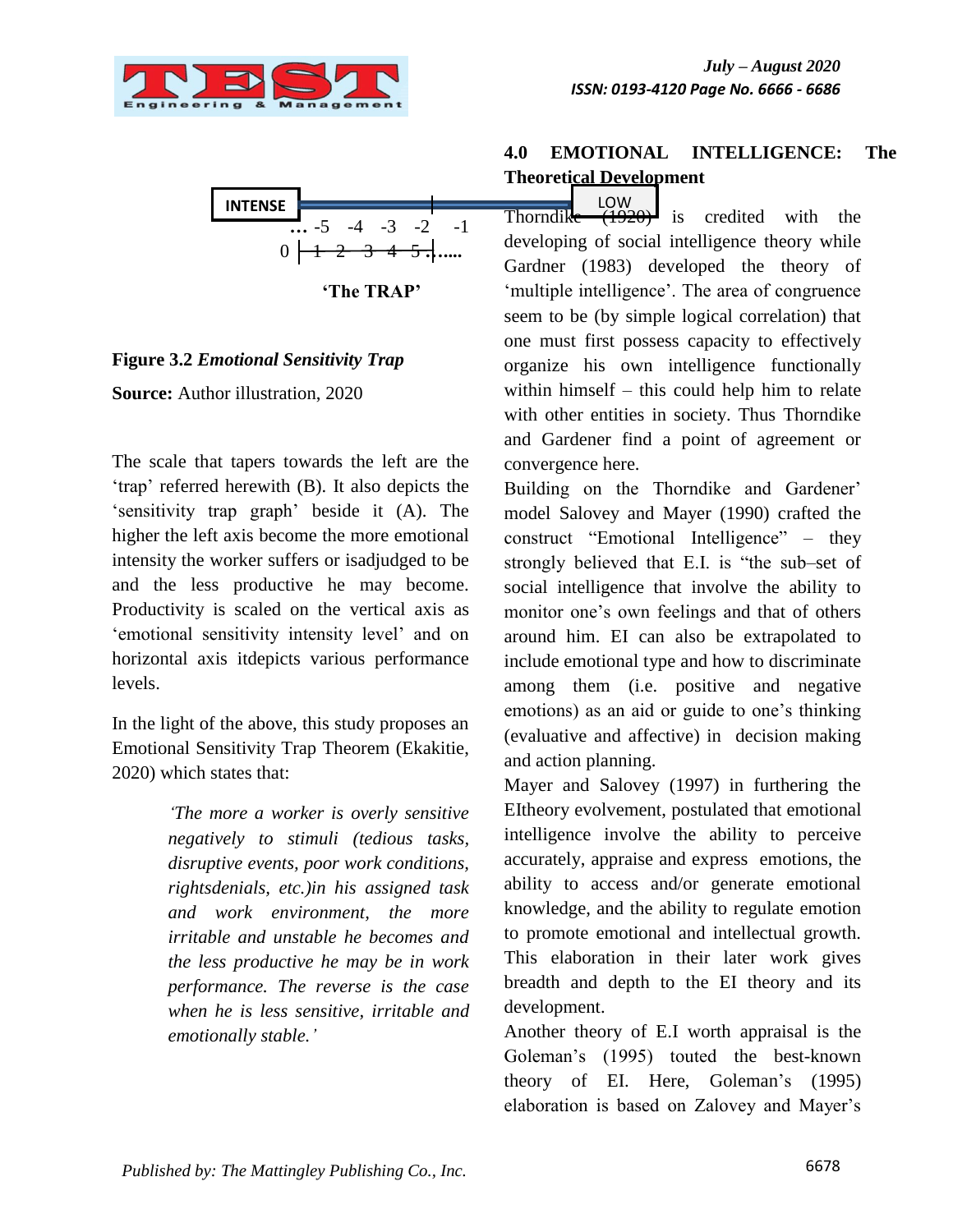

(1990) original theory of EI. Goleman (1995) claimed that EI is equal to if not more important than IQ as an important indicator of success in a person's career and personal life. He postulates that individual EI can affect one"s work situation. He also applied his conceptual understanding to organization as a whole.

The development of models of intelligence seems to have assumed wider implications and even interests – this has led to further model development in an attempt to give EI life and breath. Goleman, Boyatzis and McKee (2002) tried to fit a link between effective use of EI and successful leadership. Their argument is that leaders are emotional guides influencing not only follower"s emotions but also follower's action through their emotional influence. Leaders exert this influence through relationship management, motivational appeal and goal-setting, and the leader"s emotional intelligence is necessary to effectively perform these efforts.

Lastly, Bar-On (2005) in his very latest work has developed a model of EI which offers a sound theoretical basis for the EQ-I and its analyses. For him emotional-social intelligence is a cross section of inter-related emotional and social competencies, skill, and factors that determine how effectively we understand and express ourselves, how we understand others and relate with them and cope with routine challenge. Thus Bar-On"s (2005) EI and social intelligence have areas of commonality and convergence with earlier discussed theories on this subject. Such areas include:

 $\Rightarrow$  the ability to recognize, understand, and express emotions and feelings;

 $\Rightarrow$  the ability to understand how others feel and relate with them;

 $\Rightarrow$  the ability to manage and control emotions;

 $\Rightarrow$  the ability to manage change, adapt and solve problems of a personal and interpersonal nature, and

 $\Rightarrow$  the ability to generate positive effect and be self-motivated.

A valid inference that can be made from Bar-On"s (2005) model is that EI and social intelligence is about being effectively understood and capacity to express one"s self, to understand and relate well with others, especially within the organization and to successfully cope with daily demands, challenges and pressure. At the *intrapersonal* level, it means that ability to be aware of one"s self, to understand one's strength and weakness and to express one's feelings and thoughts nondestructively. On the *interpersonal* aspect, EI involves being emotionally and socially intelligent – this include the ability to be aware of others" emotions, feeling and need, and to establish and maintain cooperative, constructive and mutually satisfying relationships at work.

Thus, the manager can be emotionally intelligent to effectively manage personnel, work relations, and environmental changes by being realistic and dynamic in combination with tactical organizational challenge, problem and matter of policy that are decisional.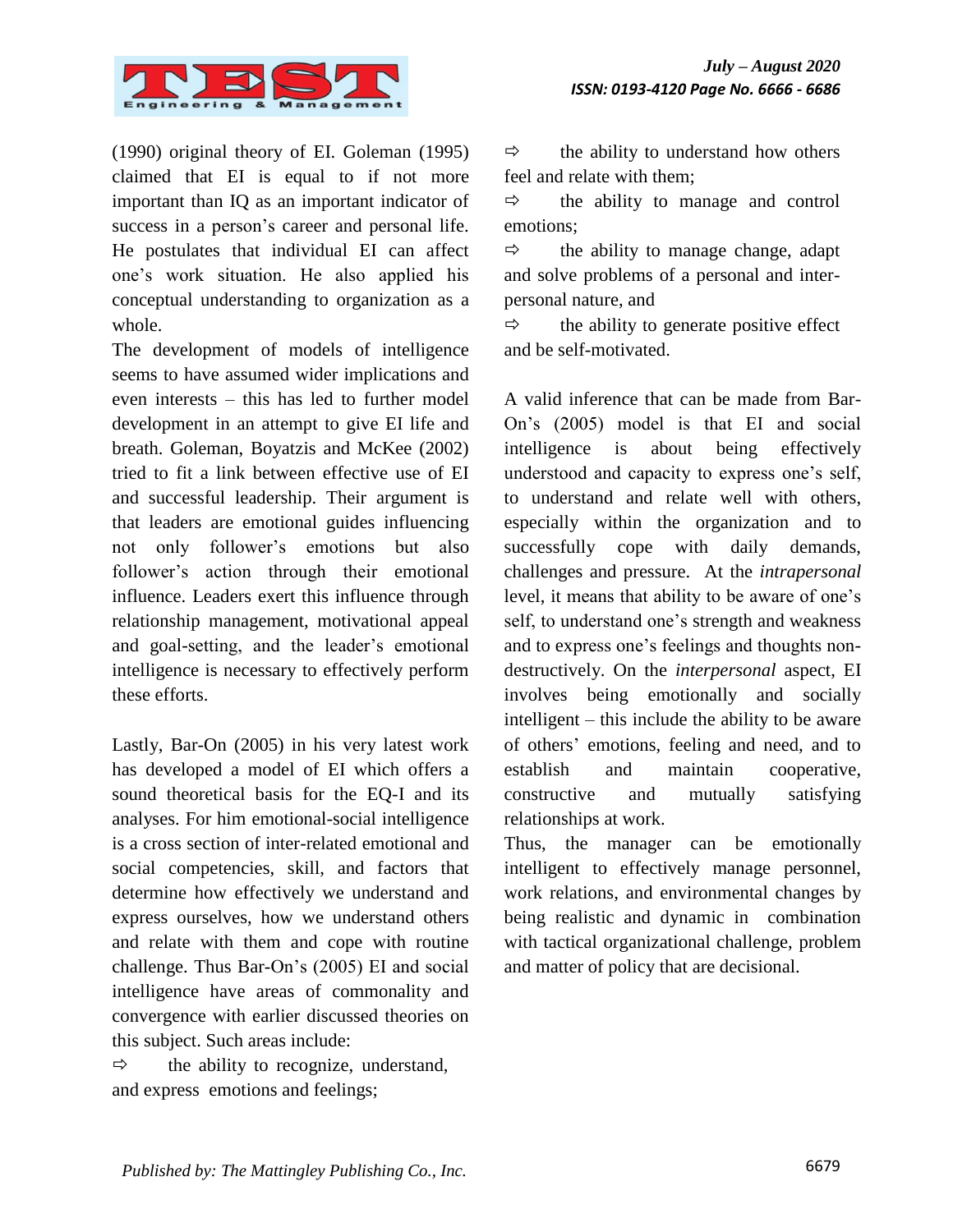

### **4.1EMOTIONS, INTELLIGENCE AND THE ORGANIZATION: The Managerial Connectors**

*that EI is the sine qua non of leadership"*.

4.1.1Emotional Intelligence and Enterprise4.1.2Emotional Intelligence and Leadership: Leadership and relationships play keyEmployeeMotivation: Motivation refers to the roles in organizational success. Research effortsdynamics which drive human behaviour; it (Zeidner, Matthews, and Roberts, 2004; Robbins, involves workers' needs, desires, and 2005) on the association between employee ambitions in life. Achievement motivation is satisfaction and job performance suggests that the based on reaching success and achieving all of single most important contributor to the feelings of our aspirations in life and achievement goals employee engagement, empowerment satisfaction is based on the relationship they haverepresent a desire to show competence with the leaders of the organization. andcan affect the way a person performs a task and (Harackiewicz, et al, 1997).

Though modern workplaces are technologically driven, turbulence and the presence of benign conditions make it imperative that motivating employee to higher productivity, leaders need to show demonstrable understanding and care about employee feelings. Such leaders are effective because they create resonance in the workplace, are adept at attuning to other peoples sensations and navigate them in a positive emotional direction. The place of leadership IQ and how to relate its level with emotions within the organization is germane and worthy of application to effect leadership direction.As Goleman (2004) rightly assert*:* 

> *"I have found that most effective leaders are alike in one crucial way, they all have a high degree of EI. It is not that IQ and technical skills are irrelevant, they do matter but mainly as thresholds capabilities i.e., they are entry level requirements for executive positions. But my research, along with other recent studies, clearly shows*

Motivation can be intrinsic or extrinsic with both having a compelling impact on behaviour. Implicit motives are spontaneous impulses to act, also known as task performances, and are aroused through incentives inherent to the task. Explicit motives are expressed through deliberate choices and more often stimulated for extrinsic reasons. Also, individuals with strong implicit needs to achieve goals set higher internal standards, whereas others tend to adhere to the societal norms. These two motives often work together to determine the behaviour of the individual in specific directions and passion (Brunstein and Maier, 2005).

Research has examined the antecedents, correlates and consequences of placing strong relative importance on the extrinsic versus the intrinsic aspirations. Additional research has examined the consequences of actually attaining extrinsic versus intrinsic aspirations. Studies have also shown that, whereas selfreported attainment of intrinsic aspirations was positively associated with wellbeing, attainment of extrinsic aspirations was not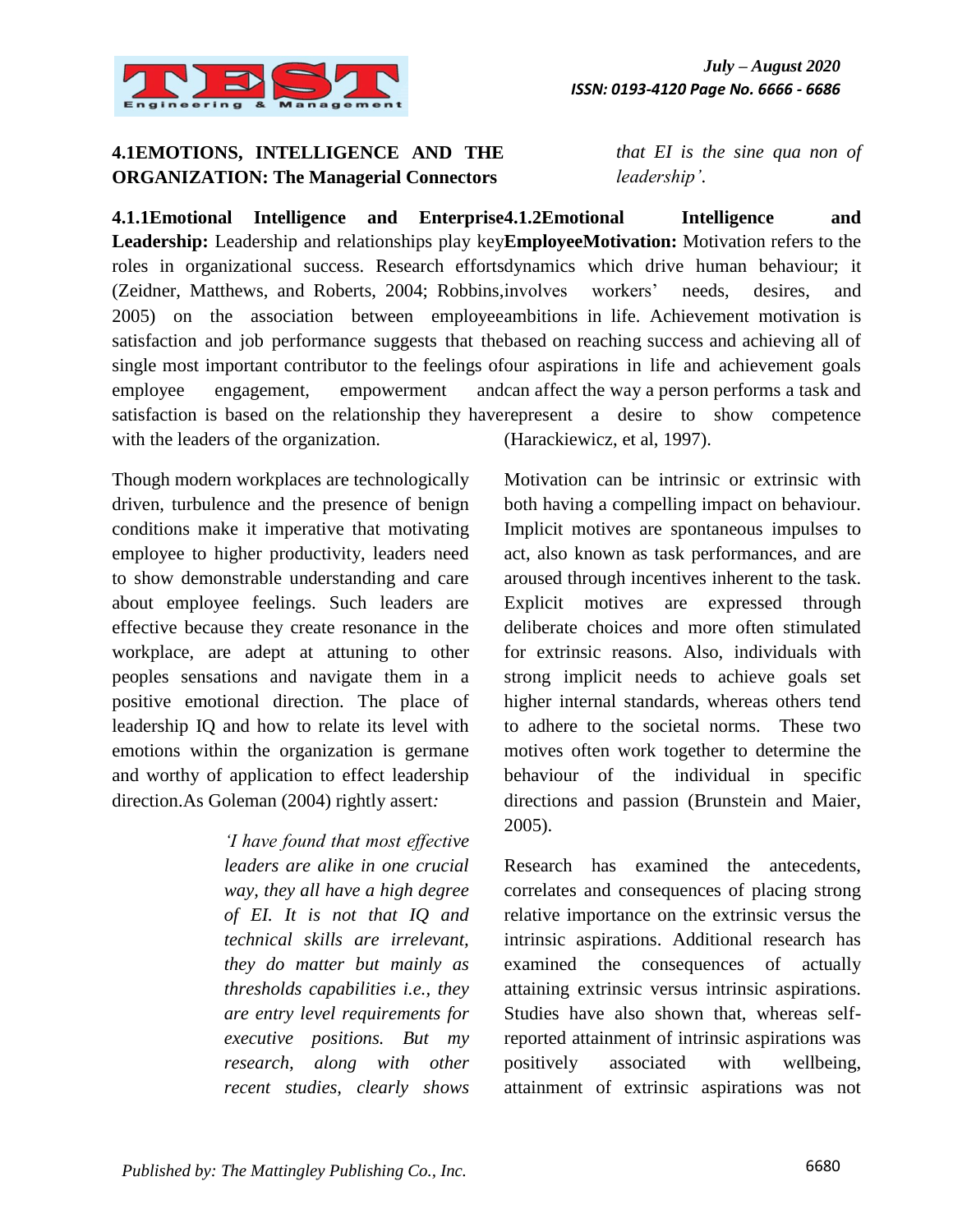

(Ryan, Chirkov, Little, Sheldon, Timoshina, and Deci, 1999). Further, Sheldon and Kasser (1998) found in a longitudinal study that wellbeing was enhanced by attainment of intrinsic goals, whereas success at extrinsic goals provided little benefit.

Although this blend of findings is not unexpected among people in Western economies, they help illuminate and indeed mirror the inner antecedents of peoples' behaviour. Also, that aspiration is positively associated with well-being is a pointer to what value performance will assume in a predictive model mediated by aspirations. These studies also enrich the school of thought which argues that non-pecuniary benefits are more rewarding instruments for securing employee commitment and performance (Robbins, 2005; Adeyemo, and Ogunyemi, 2006). Although organizations are not free of emotional entanglements, it is readily apparent from reviewing the organizational theory literature that emotions *per se* are only now being discussed with respect to their positive impact on organizational functions.

### **4.1.3 Emotional Intelligence and Employee Work Satisfaction**

A meta-analysis of over 7,939 business units in 38 companies explored the relationship at the business unit level between employee satisfaction engagement and the business unit outcomes of customer satisfaction, productivity, profit, employee turnover, and accidents (Harter, Schmidt and Hayes, 2002). Generalizable relationships, large enough to have substantial practical value, were found between unit level employee satisfaction engagement and these business unit outcomes suggesting that management practices that affect satisfaction can have bottom line results on productivity and profit.

A 2005 survey of 7,600 employees in diverse industries in the US by Career Systems International (Training and Development, April 2005) on the top "retention drivers" found that exciting work challenge was first with 48.4% followed by career growth, learning and development 42.6% and third on the list at 41.8% was "relationships and working with great people". Other surveys using US employees are consistent in their findings that employee tenure and productivity are directly related to relationships between employees and their supervisors and not salary.

# **4.1.4 Emotional Intelligence and Employee Performance**

The peculiar environment under which the Nigerian worker operates is of interest to organizational researchers. It is accepted that several years of exposure to corrupt military and civilian government have engendered a culture of greed and incompetence in areas such as recruitment and carrier progression exercises in both public and private organizations. This has done great disservice to the evaluation of a work culture that is based on merit and true academic intelligence and in the process a situation where self-interestbecomes an over-riding consideration.

The deepening interest in emotional intelligence as a concept for engaging employees at work is informed by the Theory of Multiple Intelligence which suggest that interpersonal and intrapersonal intelligence are unique and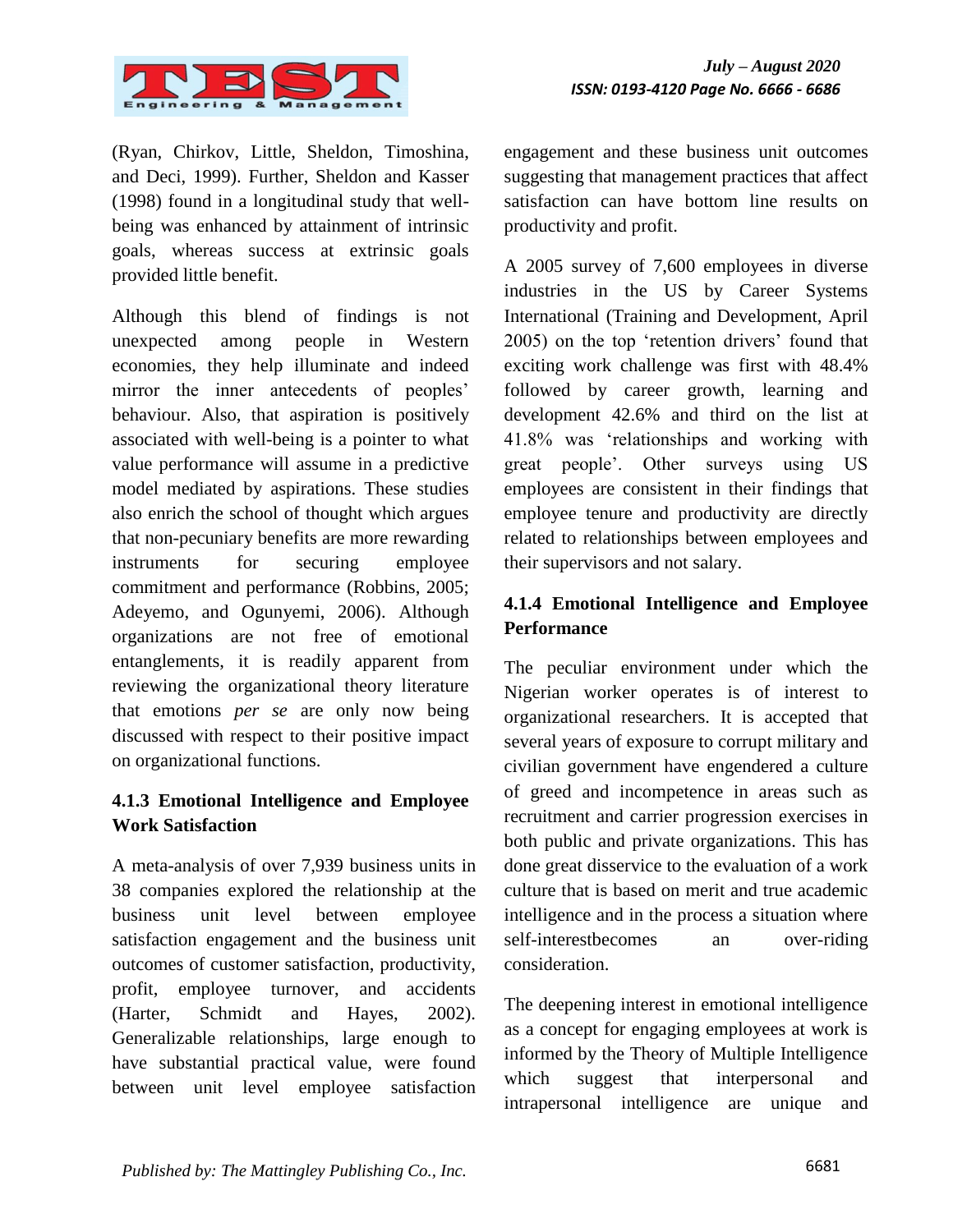

different from the mathematical and logical type recognized today as "IQ" or general intelligence. This distinction has become helpful in delineating between the intelligent worker who is versatile in grasping literary work lessons and the customer intelligence worker, who is grounded in the diplomacy of wooing and tapping into the soul of the customer.

The literature suggests that EI occupies a crucial position in explaining career success and job performance than general intelligence (social or cognitive ability). A meta-analysis of 69 independent studies which explored the predictive validity of emotional intelligence with diverse job performance outcomes (Van Rooy and Viswesvaran, 2004) suggests diverse measures of EI correlated with job performance and with general mental ability.

Since it entered the lexicon of contemporary organizational literature, emotional intelligence has evolved following conceptual explorations. Salovey and Mayer (1990) expressed it in terms of four domains: knowing and handling one"s own and others" emotions; Sternberg (1996) conceptualized it as "practical intelligence" and "successful intelligence", which offers a blend of capabilities described by psychologists with cognitive abilities. The hallmark in the conceptualization of emotional intelligence is the understanding that it revolves around the outcome of the person"s behaviour, particularly those that has to do with success or effectiveness of assigned tasks.

**4.1.5 Emotional Intelligence and Change Management:** Because of the dynamics of business environments, competition has become a norm in managing organizations. This also

involves the surgical activities of downsizing, right-sizing, mergers, acquisitions and alliances etc. The trauma caused to the human capital in this regard is not quantifiable (Robbins, 2005; Chase and Acquilano, 1999). Emotional intelligences should come in as a handy tool for use in three broad dimensions: before the change exercise, during the change exercise and after. The managers of the changing organization should tap into their skills to prepare their emotions and feelings for the encounter to come.

Managers should watch for signs and utterances from workers across dimensions of change and be able to come up with strategies and solutions to dampen or reduce the intensity of the effect of the change. Organizational leaders should begin to think of how to help those affected by the change in a negative way to come to terms with it and evolve strategies of assisting them to get jobs or even assigning them to other departments with less pay until they are able to secure alternative full paid employment. For those that remain on the job it is recommended that management should retrain and re-orientate them in order to tap into their consciences, to calm nerves and get the best from them (Kreitner, 2002)

**4.1.6Emotional Intelligence and Organizational Shared Values &Cohesion:**  Shared values and organizational cohesion are key to managing organizations successfully. Goleman"s five (5) dimensions of EI can be weaved together to achieve shared values.For instance, the "can do" values. He suggested the following key factors which every worker can imbibe to build synergy, capacity and cohesion. **Self-Awareness** – This means the ability to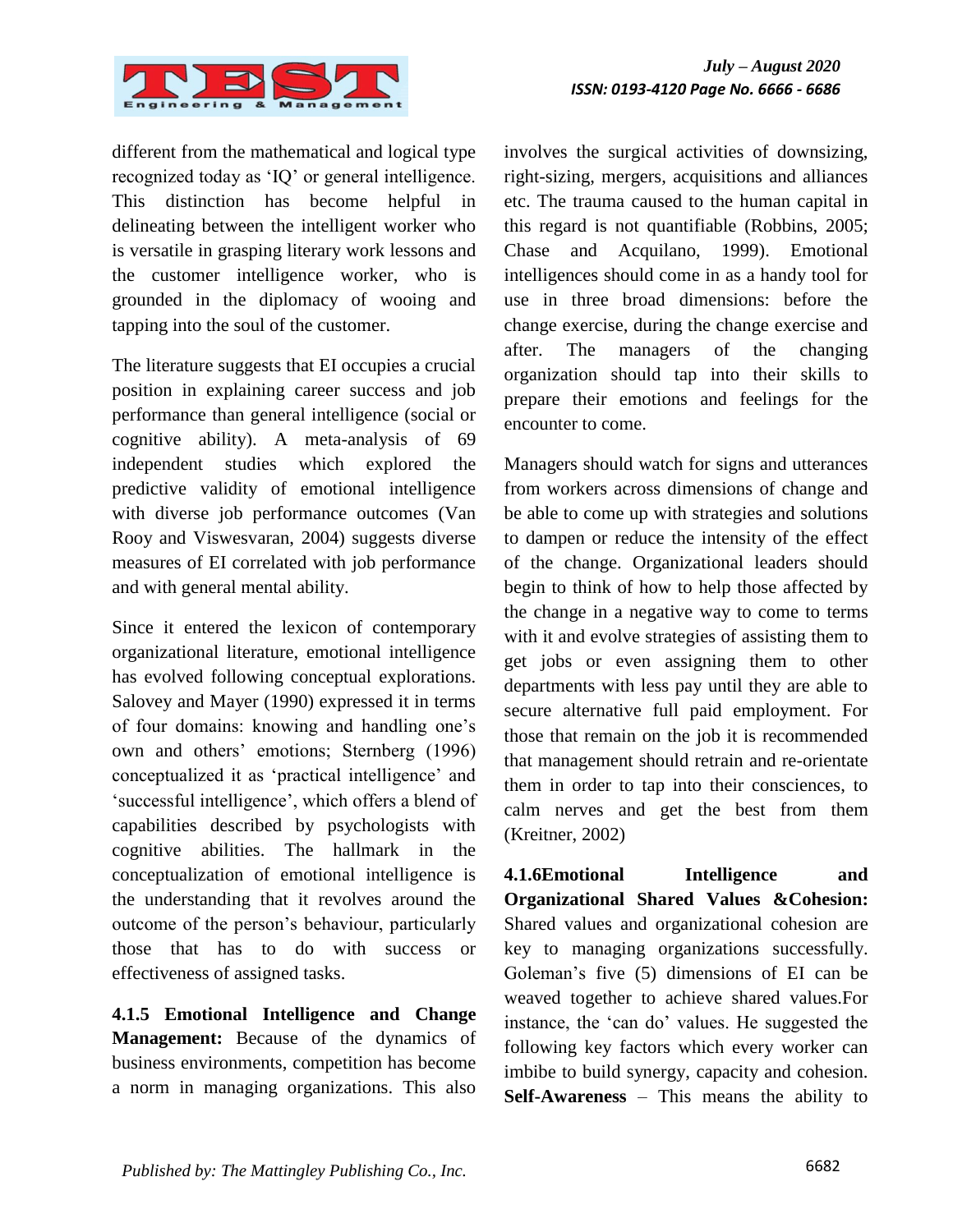

recognize and understand ones moods, emotions and drives as well as their impact on others in the work place. **Self-Regulation** – this captures the ability of the worker to control and re-direct emotions and impulses, especially destructive emotions. **Motivation** – this is the push to pursue goals that are not informed by expectations of extrinsic rewards. **Empathy** – this relates to capacity to consider other peoples" feelings along with their peculiar weakness and strength in making intelligent decisions in the organization.**Social skill** – relates to the ability to handle the emotions of other people.

The management of workers emotions is therefore crucial – the organization must look for a means of harnessing their staff positive emotions and discouraging the negative emotions as an aid to stimulating the collective passion of the workers towards achieving set objectives.

### **5.0SUMMARY, CONCLUSION AND RECOMMENDATION**

#### **5.1 SUMMARY**

Following from the preceding discourse, it is clear that the import of these is the realization that managing people towards key results areas requires more than excellence in academic metrics as reflected in paper certifications. This offers Nigerian organizations a conduit for reinventing human resources 'best practices' and reduces the consequences of perpetuating a culture of "mediocrity of the common herd". In the public sector, this pervasive culture has been promoted under the guise of national character; it has had spillover effects in private sector organizations where personal contacts and familiarity have become over-riding considerations in human capital management. In the end talents are reluctant in unleashing their emotional energy and the organization ultimately pays dearly on several fronts.

#### **5.2 CONCLUSION**

Adopting a culture of managing employee emotions offers limitless frontiers for tapping into the inner recesses of Nigerian workers who undoubtedly manifests the key attributes of work orientations. The complexity of the Nigerian work environment presents fertile grounds for researchers to unveil the true spirit and character necessary for understanding the competent worker and manager. When all these are condensed into a melting pot, what you get is a workforce "emotionally wired and fired" to ramp up on productivity levels thereby meeting enterprise goals.

#### **5.3 RECOMMENDATIONS**

Organizations should lookmore into the matrix of emotional intelligence residing in each worker and tap from them in making strategic plans for the future of the organization, engaging in managerial practices such as organizing, staffing, motivating, coordinating, and control processes. This will go a long way in meeting corporate objectives efficiently.

Emotions can be effective tools for motivating workers and engaging in behaviour modification. It can be central to training and development effortsfor worker to acquire excellence in skills, intrapersonal and interpersonal relations via self-awareness, empathy for fellow workers and such social skills that make Fayol"s 14 Principles,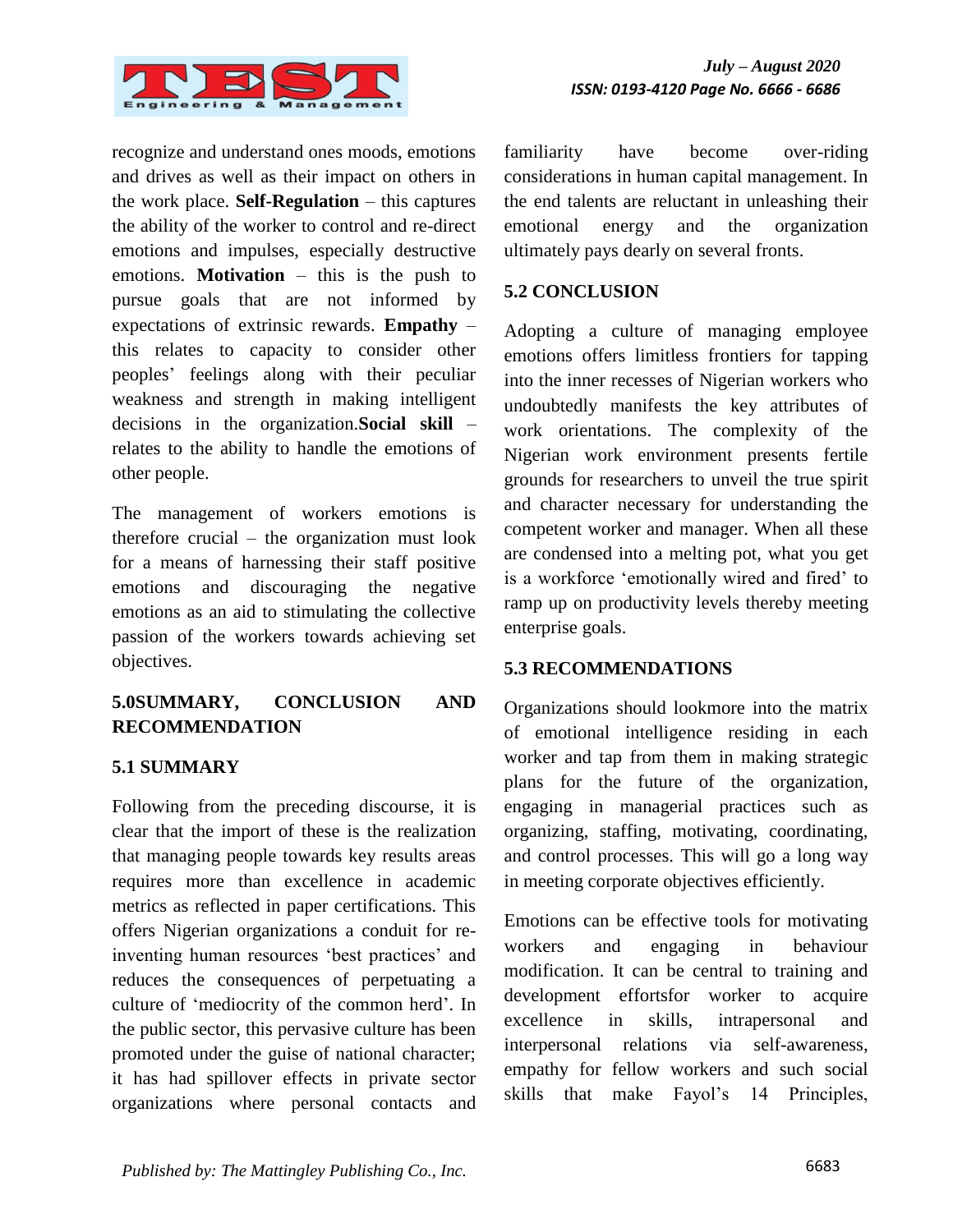

especially*esprit de corps* a synergizing factor that weave worker efforts together.

At national level the federal character policy should be made to recognize merit, intelligence and emotional excellence from each quota – the attitude of filling job vacancies with unqualified persons has constituted a drag and denigration of performance and indeed nation building. A policy shift in this direction is crucial to break away from the unproductive past.

Emotional intelligence studies should be inculcated into school curriculum at secondary and higher institutions just as entrepreneurial studies. The study of EI can prepare young adult students to better perceive, organize and manage their emotions properly. This has a lot of implications for eradication of cultism, promoting peace, security and prevention of violent conflicts inour tertiary institutions and communities.

#### **REFERENCES**

1. Adeyemo, D.A. and Ogunyemi, B (2006) "Emotional Intelligence and Self-Efficacy as Predictors of Occupational Stress among Academic Staff in a Nigerian University':

<http://weleadinlearning.org/da05.htm>

- 2. Atkinson, R.L, Atkinson, R.C., Smith, E.D., and Bem, D.J. (1990) Introduction to Psychology,  $10^{th}$ edition, San Diego, Harcourt Brace Jovanovich, Publishers.
- 3. Bar-On, R. (2001) Emotional Intelligence and Self Actualization in Ciarrochi, J.P and Mayers, J.D. Emotional Intelligence and Everyday

Life: An Introduction, Philadelphia, Psychology Press

- 4. Bar-On, R. (2005). How Important is it to Educate People to be Emotionally and Socially Intelligent, and Can It be Done?. *Perspectives In Education*, (21), 4, 3-13
- 5. Boyatzis, R.E. (1982) The Competent Manager: A Model for Effective Performance, New York: John Wiley & Sons.
- 6. Brustein, J.C. and Maier, G.W (2005) Implicit and Self-attributed Motives to Achieve: Two Separate but Interacting Needs. *Journal of Personality and Social Psychology* (8)9 205 – 222
- 7. Coleman, D. (1998) Working with Emotional Intelligence, New York: Bantam Books
- 8. Cooper and Sewaf (2004) in Iyayi, F. (2005) Emotional Intelligence – Lecture Notes in Behavioural Sciences, Department of Business Administration, University of Benin, Benin City.
- 9. Ekakitie, S (2009) Management: A Behavioural and Strategic Approach, Bob Peco Printing and Publishing Company, 47 Aruosa Street Benin City.
- 10. Fechner, G.T. (1966) Elements of Psychophysics, New York: Holt, Rinehart & Winston.
- 11. Feldman, R.S. (1996) Understanding Psychology, McGraw Hill
- 12. Festinger, L in Feldman, R.S (1996) Understanding Psychology, McGraw Hill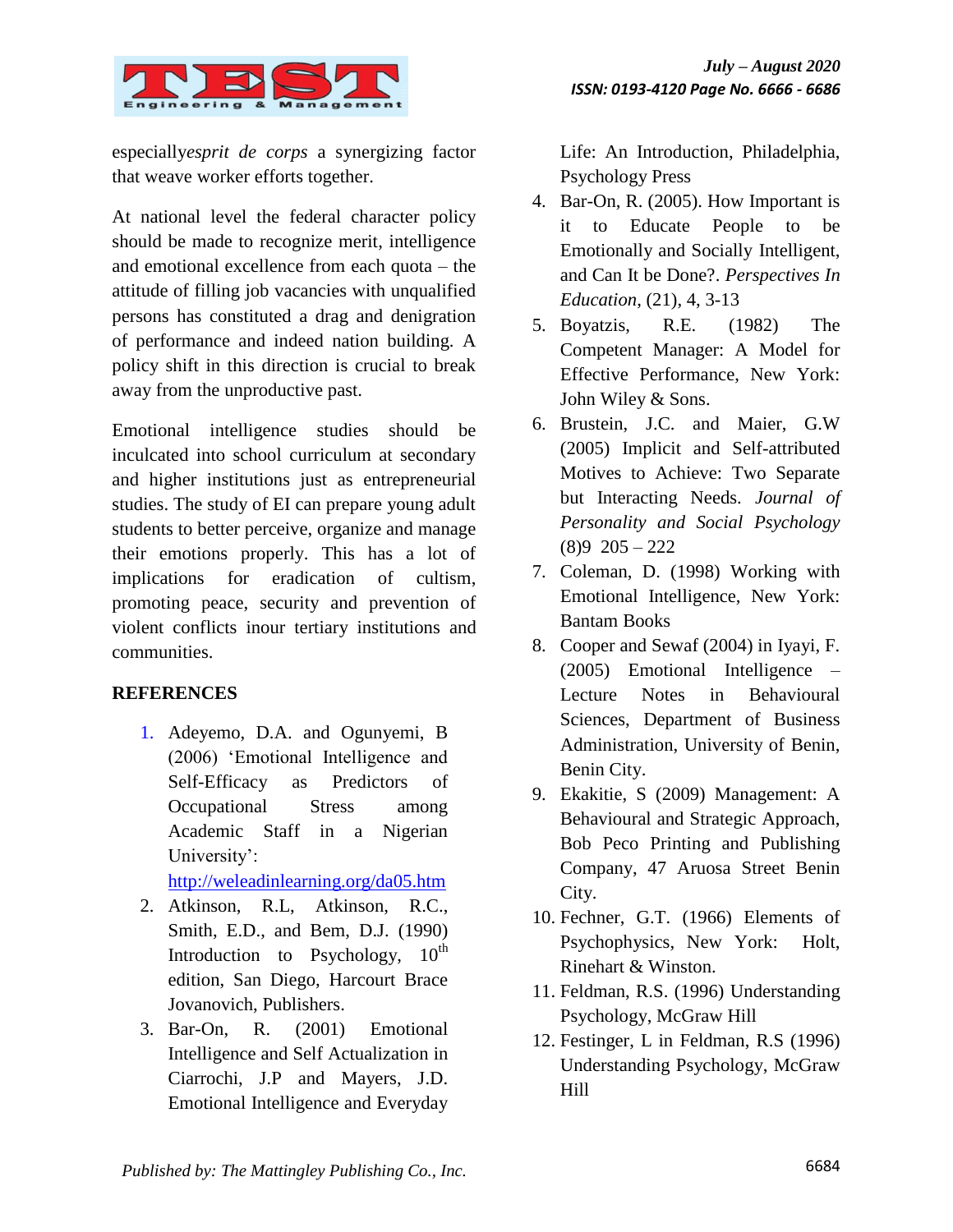

- 13. Galanter, E. (1962) Contemporary Psychophysics, in R Brown & collaborators (eds) New York, Reinhart & Winston.
- 14. Gardner (1983) In Adeyemo, D.A. and Ogunyemi, B (2006) "Emotional Intelligence and Self-Efficacy as Predictors of Occupational Stress among Academic Staff in a Nigerian University':

<http://weleadinlearning.org/da05.htm>

- 15. Gardner, H. (1985) The Mind New Science: A History of the Cognitive Revolution, New York Basic Books.
- 16. Gardner, L. & Stough, C (2002) Examining the Relationship between Leadership and Emotional Intelligence in Senior Level Managers. *Leadership and Organization Development Journal* 23(2), 68-78.
- 17. Geisler, W.S. (1978) Adaptation, After-Images and Cone Saturation. *Vision Research*.
- 18. Goleman, D. Boyatzis R.E. and McKee (2002) In Adeyemo, D.A. and Ogunyemi, B (2006) "Emotional Intelligence and Self-Efficacy as Predictors of Occupational Stress among Academic Staff in a Nigerian University':

<http://weleadinlearning.org/da05.htm>

- 19. Goleman, D (1995) Emotional Intelligence. New York: Bantam Book
- 20. Goleman, D (1998) Working with Emotional Intelligence. New York: Bantam Books
- 21. Harter, J., Schmidt, F. and Hayes, T. (2000) Business-Unit-Level Relationship between Employee Satisfaction, Employee Engagement, and Business Outcomes: A Metaanalysis. *Journal of Applied Psychology,* 87(2):268-79.
- 22. Iyayi, F. (2005) Emotional Intelligence – Lecture Notes in Behavioural Sciences, Department of Business Administration, University of Benin, Benin City.
- 23. Kasser, T., Ryan, R.M., Zax, M., and Sameroof, A.J. (1995) The Relations of Maternal and Social Environments to late Adolescents" Materialistic and Prosocial Values*. Developmental Psychology,* 31, 907-914.
- 24. Koontz, H. and O"Donnell, C (1976) Management: A Systems and Contingency Analysis of Managerial Functions, McGraw Hill Book Company.
- 25. Marx, K and Engels, F (1969) Selected Works, Progress Publishers
- 26. Mayer, J.D. Caruso, D.R. and Salovey, P (2000) Emotional Intelligence Meets Traditional Standards for an Intelligence, *Intelligence*, 27(4), 267-277
- 27. Robbins, S.P (2005) Organizational Behaviour, Upper Saddle River, New Jersey: Pearson Prentice Hall.
- 28. Robbins, S.P. (1999) Essentials of Organizational Behaviour,  $5<sup>th</sup>$  edition, San Diego State University, New Delhi, Prentice Hall of India.
- 29. Robbins, S.P. and Coulter, M (2007) Management, London, Prentice Hall